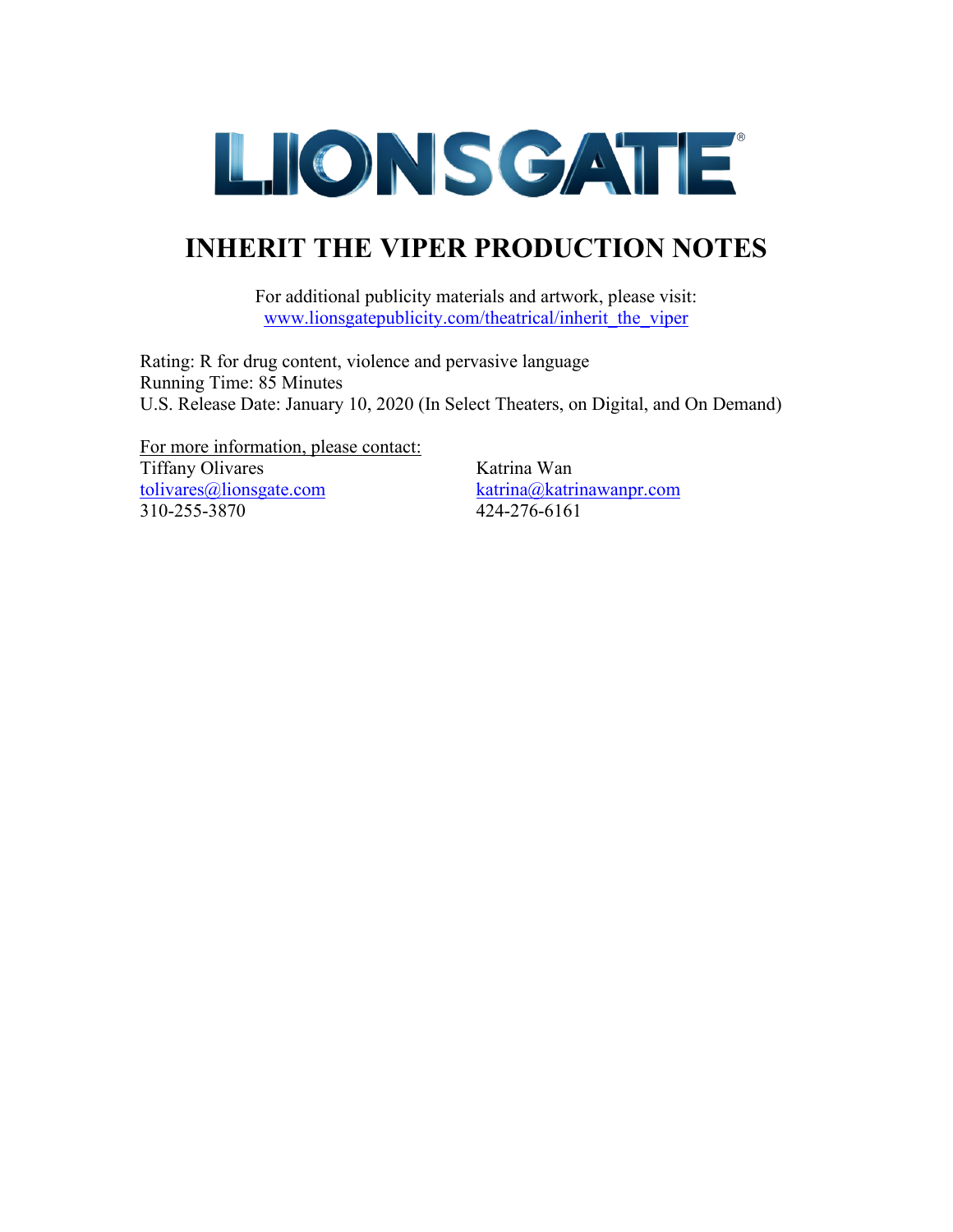## **INHERIT THE VIPER**  LIONSGATE

| <b>Publicity Materials:</b>                          | www.lionsgatepublicity.com/theatrical/inherit the viper                                                                                                                                                                                                                       |
|------------------------------------------------------|-------------------------------------------------------------------------------------------------------------------------------------------------------------------------------------------------------------------------------------------------------------------------------|
| Genre:<br>Rating:<br>U.S. Release Date:<br>Run Time: | Crime Thriller<br>R for drug content, violence and pervasive language<br>January 10, 2020 (In Select Theaters, on Digital, and On Demand)<br>85 Minutes                                                                                                                       |
| Cast:                                                | Josh Hartnett (Kip Conley), Margarita Levieva (Josie Conley),<br>Owen Teague (Boots Conley), Valorie Curry (Eve), Chandler Riggs<br>(Cooper), Brad William Henke (Ted Wallace), Tara Buck (Eliza<br>Wallace), with Dash Mihok (Sheriff Knox), and Bruce Dern (Clay<br>Carter) |
| Directed by:                                         | Anthony Jerjen                                                                                                                                                                                                                                                                |
| Written by:                                          | <b>Andrew Crabtree</b>                                                                                                                                                                                                                                                        |
| Produced by:                                         | Michel Merkt, p.g.a.                                                                                                                                                                                                                                                          |
|                                                      | Benito Mueller, p.g.a.                                                                                                                                                                                                                                                        |
| <b>Executive Producers:</b>                          | Wolfgang Mueller                                                                                                                                                                                                                                                              |
|                                                      | Kateryna Merkt                                                                                                                                                                                                                                                                |
|                                                      | Anthony Jerjen                                                                                                                                                                                                                                                                |
| Casting by:                                          | Orly Kate Sitowitz, CSA                                                                                                                                                                                                                                                       |
| Director of Photography:                             | Nicholas Wiesnet                                                                                                                                                                                                                                                              |
| Production Designer:                                 | Tracy Dishman                                                                                                                                                                                                                                                                 |
| Editor:                                              | Kiran Pallegadda                                                                                                                                                                                                                                                              |
|                                                      | Dominic LaPerriere                                                                                                                                                                                                                                                            |
| Music by:                                            | Patrick Kirst                                                                                                                                                                                                                                                                 |
| Costume Designer:                                    | <b>Emily Batson</b>                                                                                                                                                                                                                                                           |
| Music Supervisor:                                    | <b>Brienne Rose</b>                                                                                                                                                                                                                                                           |
|                                                      |                                                                                                                                                                                                                                                                               |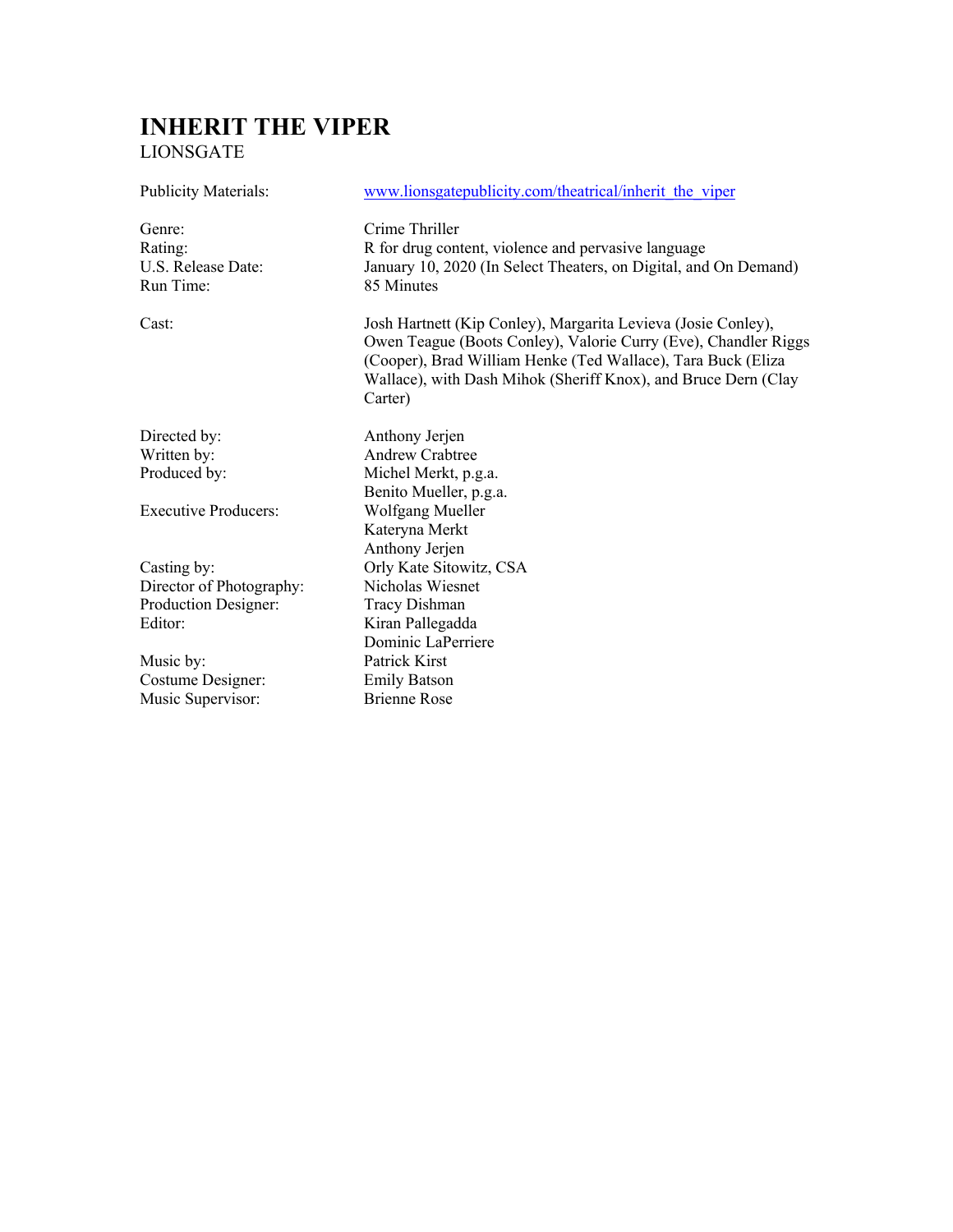#### **SHORT SYNOPSIS**

Josh Hartnett and Margarita Levieva star as siblings ensnared in their family's legacy of drugs and violence in this searing crime-thriller that builds to a shattering conclusion.

#### **LONG SYNOPSIS**

For siblings Kip (Josh Hartnett) and Josie (Margarita Levieva), dealing drugs isn't just their family business—it's their only means of survival. When a deal goes fatally wrong, Kip decides he wants out. But Kip's attempt to escape his family's legacy ignites a powder keg of violence and betrayal, imperiling Kip, Josie, and their younger brother, Boots (Owen Teague), in this searing crime-thriller that builds to a shattering conclusion.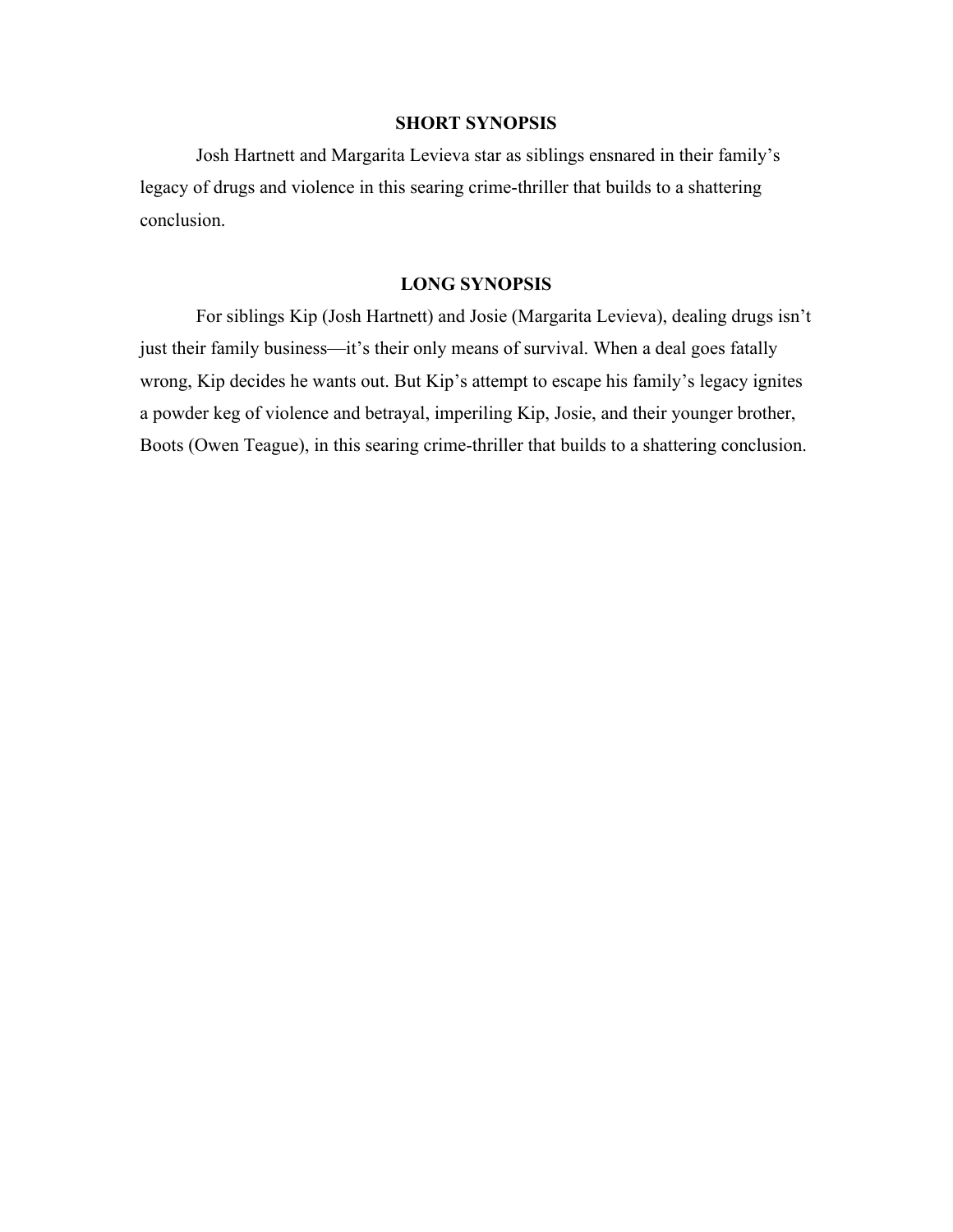#### **ABOUT THE PRODUCTION**

#### **SETTING**

*Inherit the Viper* is set in one of the hot zones of the opioid epidemic currently ravaging the United States: Ohio. A State of proud, blue-collar men and women sweating their way through mining, timber, and manufacturing. Heavy physical labor that leaves the workers prone to physical injury and pain.

In the 90s, opioids were prescribed hand-over-fist across the country. Practically considered a miracle drug, doctors had found something that provided a quick fix to get workers back on the job faster. But no one took into account the addiction risk - opioids are a sister drug to heroin. 25 years later, Ohio has one of the highest rate of drug fatalities in the nation.

Once law enforcement finally cracked down on unscrupulous pharmacies, also known as "pill mills," small-time drug dealers stepped in and flooded the market with pills from the black market.

This is where we find the Conley family: in a small blue-collar town left behind by the economy, with barely a bar and a barbershop to call its own. But full of prescription drug addicts to capitalize on. It's a place where news travels fast and secrets don't stay buried long. A landscape riddled by poverty, unemployment and low education, reminiscent of the empty Americana of Edward Hopper and William Eggleston.

#### **PRODUCTION**

*Inherit the Viper* was shot in 22 days in December 2017 and January 2018 in and around Birmingham Alabama. Andrew Crabtree's script was one of many which director Anthony Jerjen read on Blacklist.com but it immediately struck a chord. A searing family drama set in front of the background of the increasingly topical opioid epidemic. Anthony brought the script to the producers in Spring 2017. Over the course of six months the team developed the script to its shooting stage. Concurrently, Anthony Jerjen scouted the US south, given that the production schedule demanded a winter shoot. Among the places he scouted, the look of Birmingham stood out as perfect for the story. Pre-Production was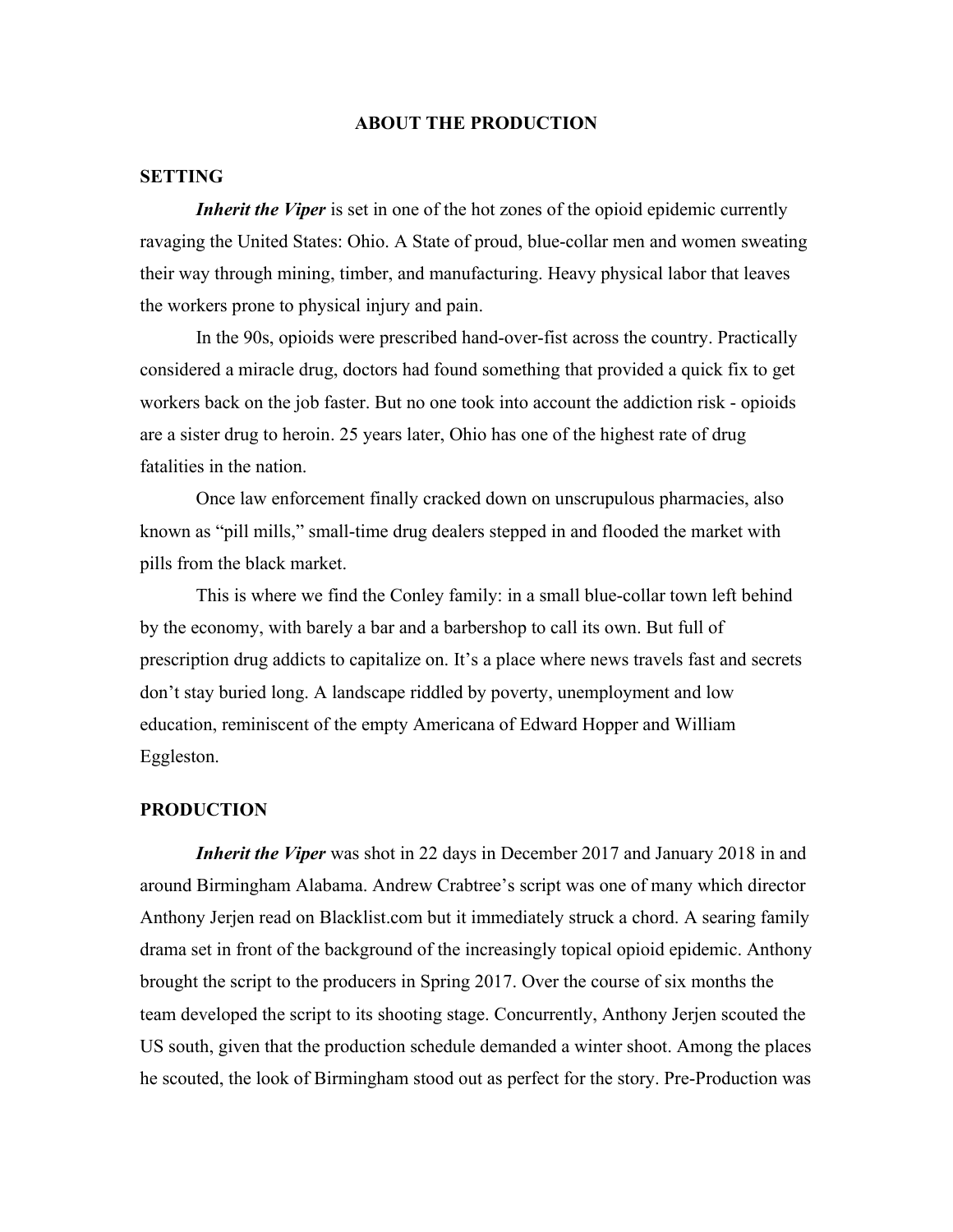started in mid-October in Birmingham, for a shoot that started just after Thanksgiving. Casting Director Orly Sitowitz was instrumental in bringing on board the film's great cast, over the period of under two months. The film was then post-produced in Los Angeles and premiered at the 2019 Zurich Film Festival.

#### **DIRECTOR STATEMENT – BY ANTHONY JERJEN**

The opioid epidemic is a strange thing. One would definitely expect to witness a growth in drug consumption amongst the most vulnerable social classes after a brutal economic recession. But this situation is not just about escape drugs, it's about survival drugs. It's about clocking in enough hours at the factory to make ends meet while working with an injured back. That's the true origin of a national pain managementrelated epidemic. And it is the morbidly fascinating world of *Inherit the Viper*.

Besides the obviously twisted practices of the big pharmaceutical companies pushing drugs like candy through the American health system, the situation created by the painkillers frenzy unearthed even more disturbing questions. What does it say about the health policy of the big blue-collar companies? What is the long-term sustainability of prioritizing profit over the health of your workforce? How does that affect the structure of those tight-knit communities?

When I started researching the subject, I thought the problem would be somewhat isolated and secondary to the more divisive issues this country has been facing lately. What I realized is that this Opioid Crisis had become the new reality of those communities. The background of everyday life, very much like the destroyed buildings of a country at war. Your neighbor bringing your kids to school is now also a drug dealer and perhaps paradoxically, he has probably lost someone to the drugs. There is no gangrelated gunfights in the street, no loud DEA raid in the middle of the night. This is a slowly progressing plague, like cancer dissolving the social foundations of those communities.

I grew up watching a lot of classic American movies and their storytelling style always felt very natural to me. I think you can really see its influence on all of my work, even going as far back as the home movies I used to shoot as a kid. The opioid epidemic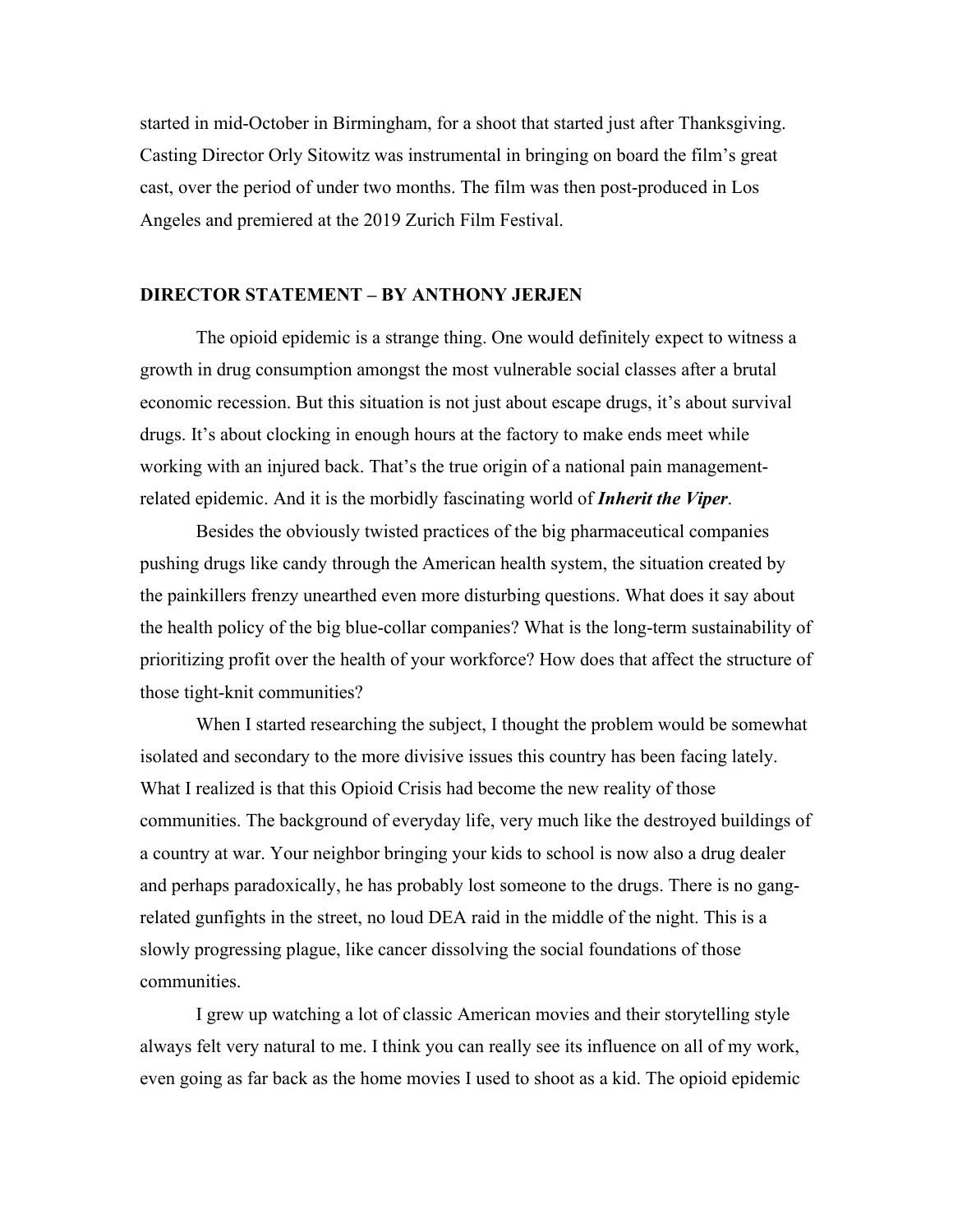is a tough subject, and I didn't want to depict it in a sensationalist way. There is a timeless aspect to drama like this and I thought it would be interesting to approach it almost as a period piece. The filmmaking style and visuals of *Inherit the Viper* are inspired by 70s cinema rather than the more hectic current indie dramas and I find it helps give a more objective perspective on the topic at hand.

*Inherit the Viper* is not intended as a cautionary tale, it's a reflection of the current situation through the lens of an average family. In the end, it's just one of many symptoms caused by large social mutations happening in America today and it begs the question: Is that the type of social legacy we want to pass on to future generations?

## **THE INSPIRATION FOR THE STORY – BY SCREENWRITER ANDREW CRABTREE**

"This whole thing started with the three Conley siblings at the center of the story. I was originally inspired by my friends and colleagues who are children of divorce and seeing how that effects the bonds among siblings. Personally, I think the sibling relationship has a durability and a flexibility that no other relationship has.

So that's where it started. A trio of siblings whose parents were no longer around and dealt with that by leaning heavily on one another. All of which leading to complications because if you knock out one leg of a tripod, the whole thing falls over.

Then I started seeing news about the (then) rising opioid crisis. I was born and raised in Ohio - and I went to school in Appalachia - so the news hit very close to home for me. The fact that this was a drug crisis born out of people just trying to get healthy is so uniquely tragic. And the themes of that lined up with what the Conley's were dealing with and the two ideas slowly found their way to one another."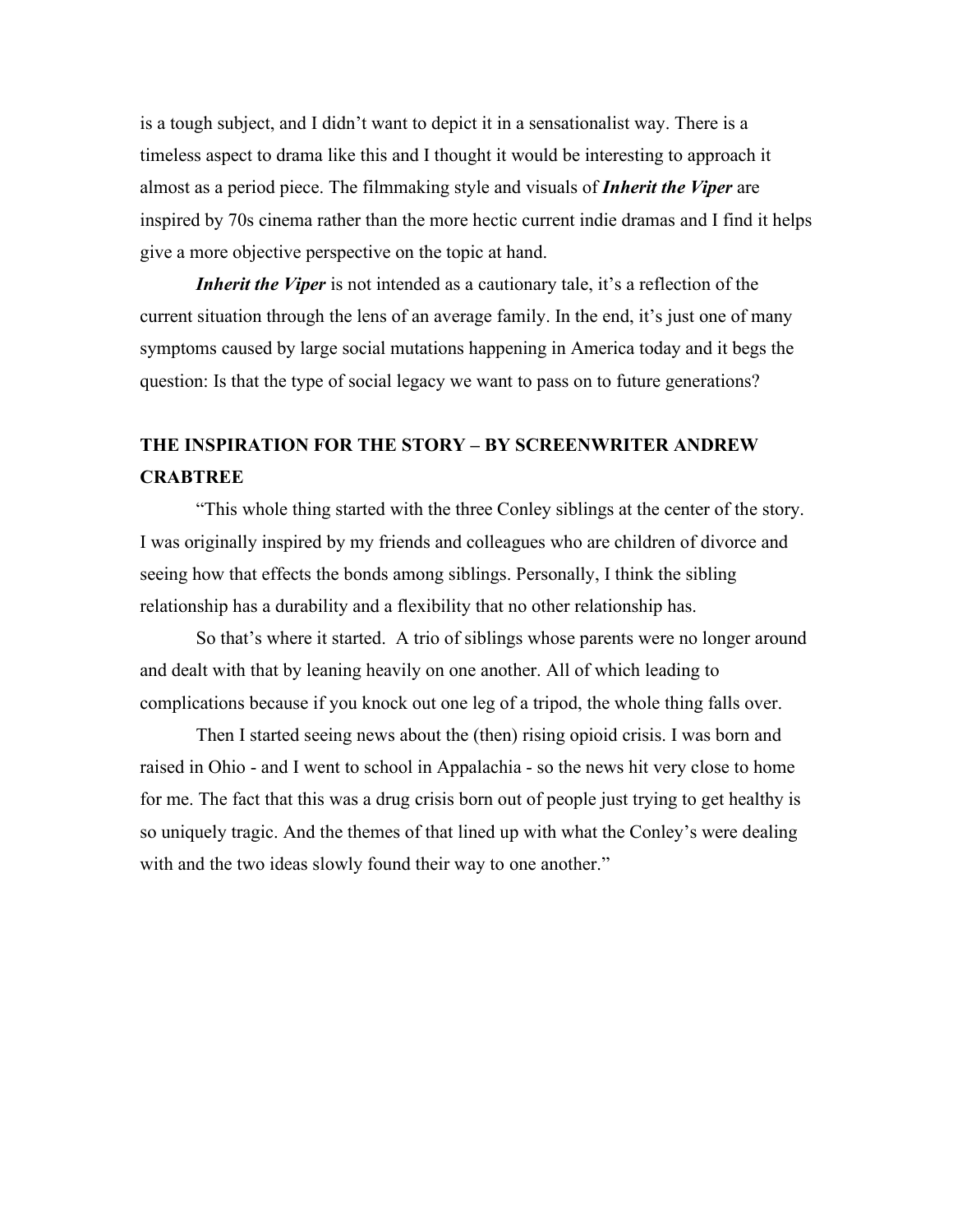#### **CAST & CREW LIST**

*Cast*

| Kip Conley          | <b>Josh Hartnett</b>      |
|---------------------|---------------------------|
| Josie Conley        | Margarita Levieva         |
| <b>Boots Conley</b> | Owen Teague               |
| Eve                 | Valorie Curry             |
| Cooper:             | <b>Chandler Riggs</b>     |
| Ted Wallace         | <b>Brad William Henke</b> |
| Liza Wallace        | Tara Buck                 |
| Sheriff Knox        | Dash Mihok                |
| Clay Carter         | <b>Bruce Dern</b>         |
|                     |                           |

#### *Crew*

| Director                   | Anthony Jerjen                        |
|----------------------------|---------------------------------------|
| Producers                  | Michel Merkt & Benito Mueller         |
| <b>Executive Producer</b>  | Wolfgang Mueller & Kateryna Merkt     |
| Screenplay                 | <b>Andrew Crabtree</b>                |
| DP                         | Nicholas Wiesnet                      |
| <b>Production Designer</b> | <b>Tracy Dishman</b>                  |
| Costume Designer           | <b>Emily Batson</b>                   |
| Editors:                   | Kiran Pallegadda & Dominic LaPerriere |
| Music                      | Patrick Kirst                         |
| Sound Design               | <b>Michael Perricone</b>              |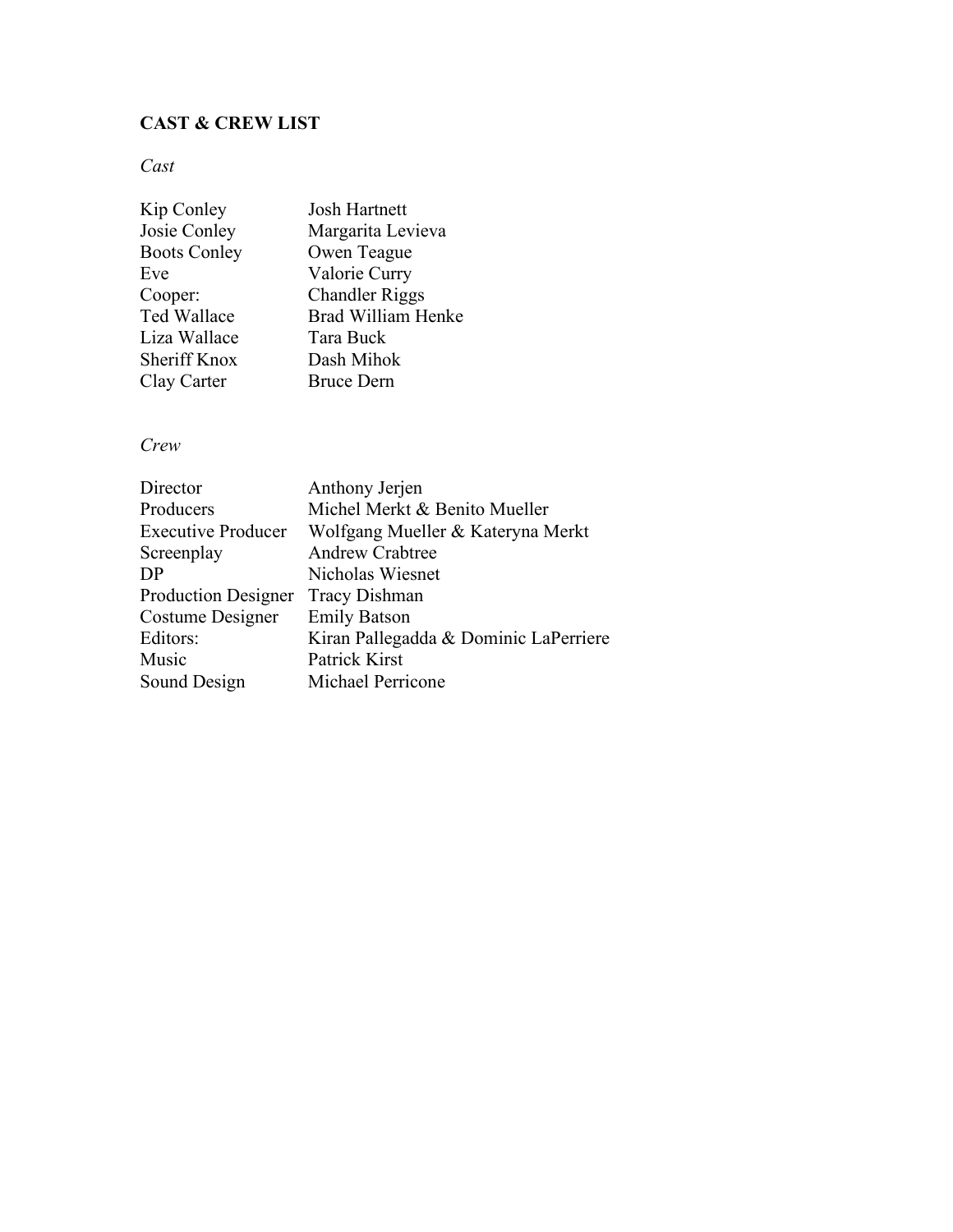#### **ABOUT THE CAST**

*"Wake up! The cops are banging down our fucking door! We've got blood on our hand... and I can't even have a drink without somebody trying to bash my head in."*  Kip Conley

**JOSH HARTNETT (Kip Conley)** was born in San Francisco and raised in Minneapolis, Minnesota. He first came to audiences' attention as "Michael 'Fitz' Fitzgerald" in the television series "Cracker". He made his feature film debut in 1998, co-starring with Jamie Lee Curtis in *Halloween: H20* for Miramax. That same year, he received an MTV Movie award nomination for Best Breakthrough Performance. Also in 1998, Josh starred in *The Faculty* directed by Robert Rodriguez, again for Miramax. In 1999 he starred in Paramount Classics critically acclaimed black comedy *The Virgin Suicides* opposite Kirsten Dunst, Sofia Coppola's directorial debut.

In 2001 Hartnett hit a stride by starring in three features. He portrayed the antagonist in the Lions Gate Film *O*, a modern day version of Othello. His portrayal of the dark and dangerous character, Hugo, earned him widespread praise. He then landed a role in the Jerry Bruckheimer blockbuster *Pearl Harbor* which earned over \$1 billion dollars worldwide for Disney. He segued to Morocco where he starred in Sony's *Black Hawk Down* for director Ridley Scott, again, a Jerry Bruckheimer production. The film, which was based on Mark Bowden's 1999 nonfiction novel of the same name, told the story of an ill-fated U.S. Humanitarian mission in Somalia which took place on October 3, 1993. In 2002 the National Theater Owners awarded him with the ShoWest 2002 Male Star of Tomorrow Award.

Josh starred in MGM's *Wicker Park* opposite Diane Kruger (*Troy*) and Rose Byrne (*Troy*) for director Paul McGuigan, Miramax's *Sin City* for director Robert Rodriguez, and *Mozart and the Whale* written by Ron Bass (a love story between two people with Asperger's Syndrome). He also starred in *Lucky Number Slevin* with Morgan Freeman and Bruce Willis for The Weinstein Company and *The Black Dahlia* for director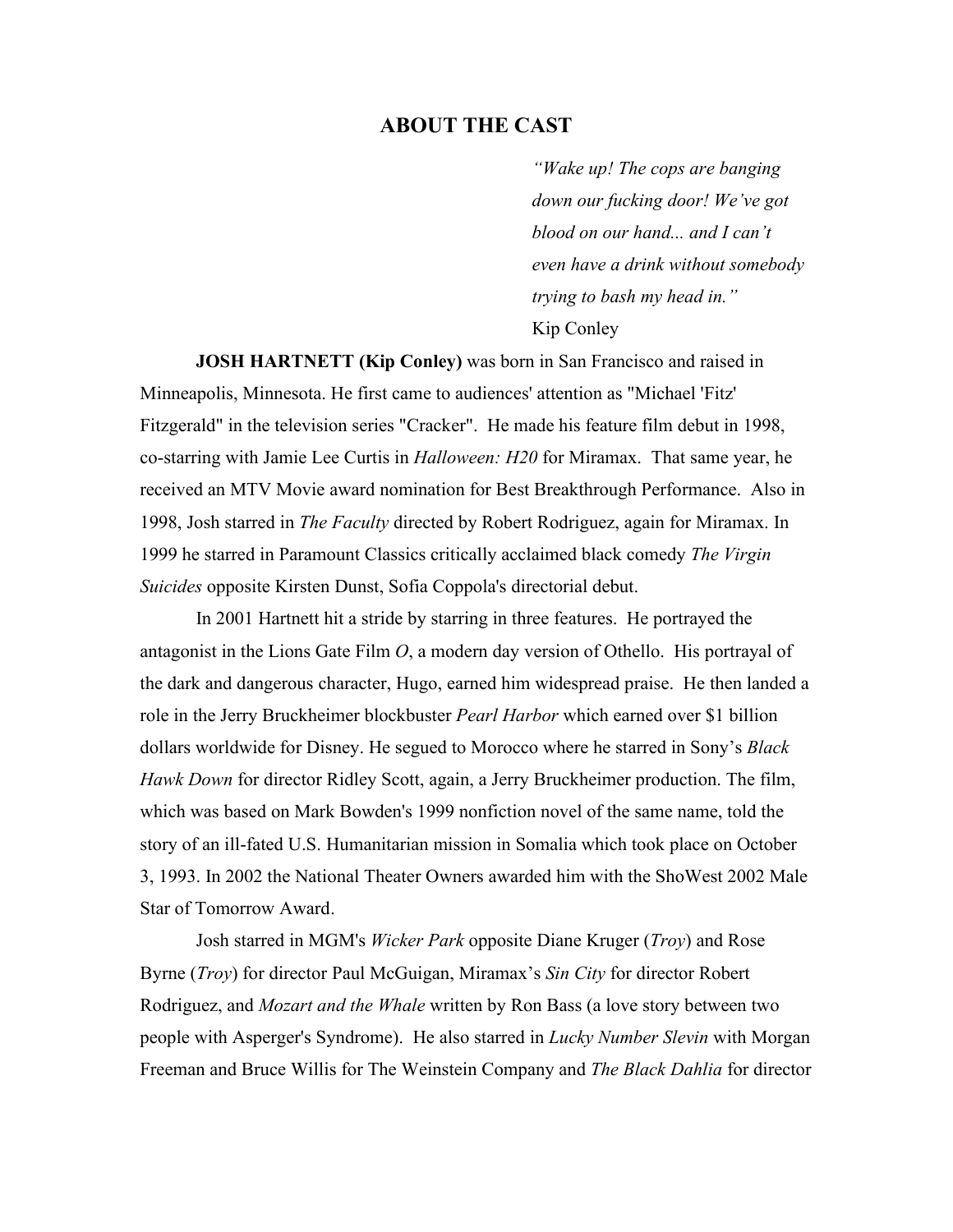Brian De Palma, opposite Scarlett Johansson, which was released by Universal Pictures in September 2006.

In 2008, Josh was seen in the independent drama *August*, which first premiered at the Sundance Film Festival. It is the story of two brothers struggling to keep their young company afloat in the summer of 2001, just before the 9/11 attacks. Also that year he starred as Charlie Babbitt in the stage adaptation of *Rain Man* in London's West End at the Apollo Theatre alongside Olivier nominated British actor Adam Godley.

Between 2014-2016, Hartnett starred as Ethan Chandler in the Showtime series *Penny Dreadful.*

Additional film credits include *Hollywood Homicide*, *40 Days and 40 Nights, Blow Dry, Town and Country,* and *Here on Earth*, the thriller *I Come with the Rain* directed by Tran Anh Jung (Scent of the Green Papaya) and *Bunraku* directed by Guy Moshe. *Singularity, Parts Per Billion, Wild Horses* with Robert Duvall and *6 Below*  opposite Mira Sorvino. Hartnett also starred in *Resurrecting the Champ* opposite Samuel L. Jackson and Sony's *30 Days of Night* . Most recently he starred in the critically loved *Oh Lucy!*

Upcoming films include a role in the upcoming James Franco film *The Long Home;* Lech Majewski's fantasy film, *Valley of the Gods* starring opposite John Malkovich and John Rhys-Davies, *Inherit the Viper* and *Gut Instinct."*

He is currently starring in the upcoming Paramount Network/Spectrum Original series *Paradise Lost*.

> *"You find a man somewhere in this town, you let me know. Everywhere I look it ain't nothin' but boys."*  Josie Conley

**MARGARITA LEVIEVA (Josie Conley)** can most recently be seen starring in the critically acclaimed David Simon HBO show "The Deuce," opposite James Franco and Maggie Gyllenhaal. She can next be seen starring opposite Josh Hartnett and Bruce Dern in the independent film INHERIT THE VIPER directed by Anthony Jerjen.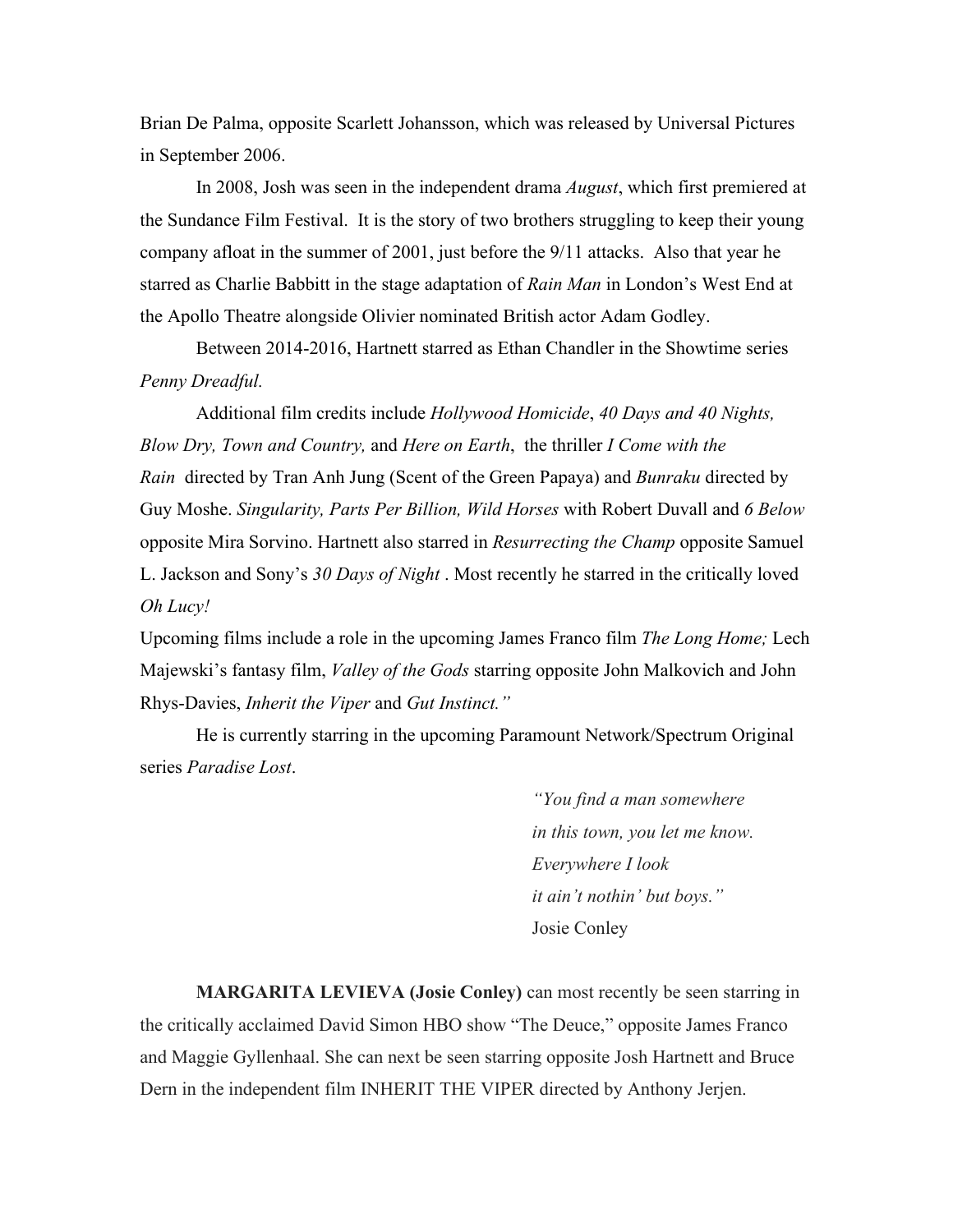Margarita's past film credits include: *The Diary of a Teenage Girl* directed by Marielle Heller, *Sleeping With Other People* directed by Leslye Headland, *James White*  directed by Josh Mond, *For Ellen* directed by So Yong Kim, *The Lincoln Lawyer*  directed by Brad Furman and opposite Matthew McConaughey, and *Spread* directed by David MacKenzie. Margarita's past theatre credits include: "Impressionism" at the Gerald Schoenfeld Theatre opposite Jeremy Irons and Joan Allen and "The Retributionists" at Playwright Horizons opposite Adam Driver.

Margarita was born and raised in St. Petersburg, Russia where she trained as a dancer and gymnast. She immigrated with her mother to Brooklyn, NY at the age of 11. She received her bachelor's degree in economics at NYU and completed the Meisner Training Program at the William Esper Studio in New York. As well as being an actress, she is an artist, and a professionally- trained dancer.

> *"I ain't just gonna sit around with my dick in my hand..."* Boots Conley

**OWEN TEAGUE (Boots Conley)** shows no signs of slowing down. Teague will reprise his role as 'Patrick Hockstetter' in the second installment of New Line Cinema's *It*, which became the highest grossing horror film of all time. *It Chapter Two* will come to theaters this September. Teague will also co-star as *Julian*, alongside Kathryn Hahn in the new HBO series "Mrs. Fletcher," based on the bestselling novel of the same name, and will star alongside Oscar winner Gary Oldman and Emily Mortimer in the thriller *Mary*, hitting theaters in October. While Owen is best known for his standout performance for portraying Ben Mendelsohn's son 'Nolan Rayburn' in Netflix's "Bloodline," his range and versatility as an actor is displayed on both the big and small screens.

At 4 years old, Owen told his parents of his desire to "be in a movie, and within a few months, he was cast as 'Little Jake' in a hometown Florida production of "Annie Get Your Gun," after which there was no looking back. He continued to join several productions annually, including "Beauty and the Beast," "Oliver," "Macbeth," "The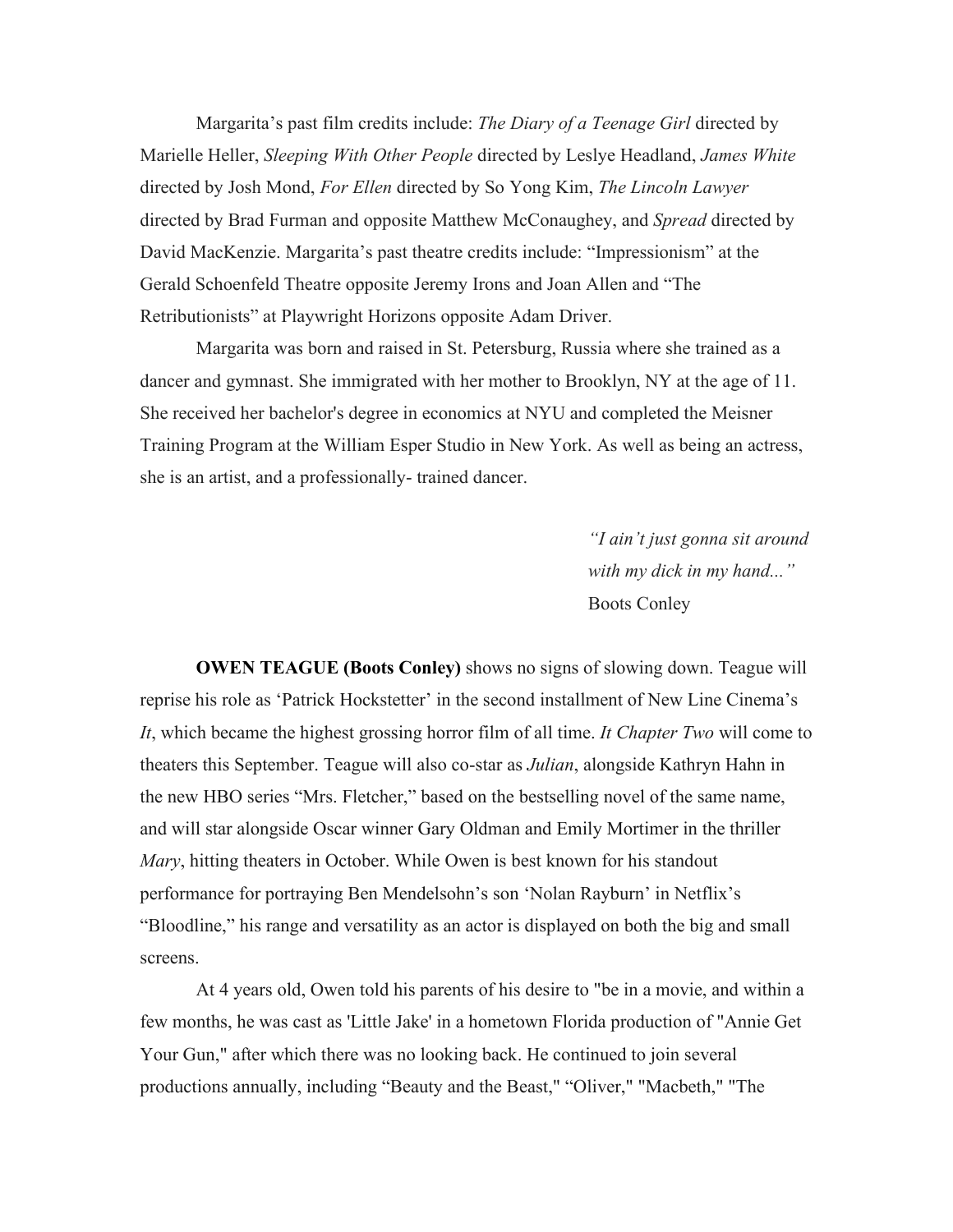Music Man" and "A Christmas Story." By 8 years old, Owen was working in Florida's oldest and most prestigious Equity theater, Asolo Rep, in productions of "A Tale of Two Cities," "A Winter's Tale" and "The Life of Galileo," to name a few.

Owen's additional credits include *I See You* alongside Helen Hunt, coming-of-age drama *Every Day*, and the Jodie-Foster-directed episode of "Black Mirror,"*Arkangel*. Owen's accomplishments were honored by being listed in Variety's annual "Young Hollywood Impact Report" two years in a row.

Along with acting, Owen continues to develop his skills in music as well as fine art, and holds near and dear to his heart environmental and mental health issues.

**VALORIE CURRY (Eve)** is quickly emerging as one of Hollywood's most sought after actors working today. Valorie currently stars as 'Dot' in Amazon's "The Tick," the new take on Ben Edlund's iconic cult comic book. On the feature side, Valorie recently starred in the highly anticipated sequel *Blair Witch*, which was released by Lionsgate. She also starred as "Rita Cohen" in Ewan McGregor's directorial debut, *American Pastoral*, for Lakeshore/Lionsgate which premiere at the 2016 Toronto International Film Festival.

Past television credits include cult member, 'Emma Hill,' in FOX's "The Following" opposite Kevin Bacon and James Purefoy and her series long recurring role on Showtime's "House of Lies"*.* Valorie has also previously appeared in such films as the box-office breaking hit *The Twilight Saga: Breaking Dawn* and television shows, "Psych" and "Veronica Mars". Valorie currently resides in New York.

**CHANDLER RIGGS (Cooper)** began acting at age four. Riggs' early work included local stage productions of "The Wizard of Oz" and "Oklahoma" at Atlanta's Fox Theatre. He studied tap for several years with "So You Think You Can Dance" finalist Zack Everhart. At the age of nine, he booked his first two feature film roles simultaneously in *The Wronged Man* and *Get Low*. Riggs was just ten years old when he landed the role as Carl on "The Walking Dead"*.* 

For his work on "The Walking Dead", Riggs won the Saturn Award for Best Performance by a Younger Actor in a Television Series in 2014 and 2016. He was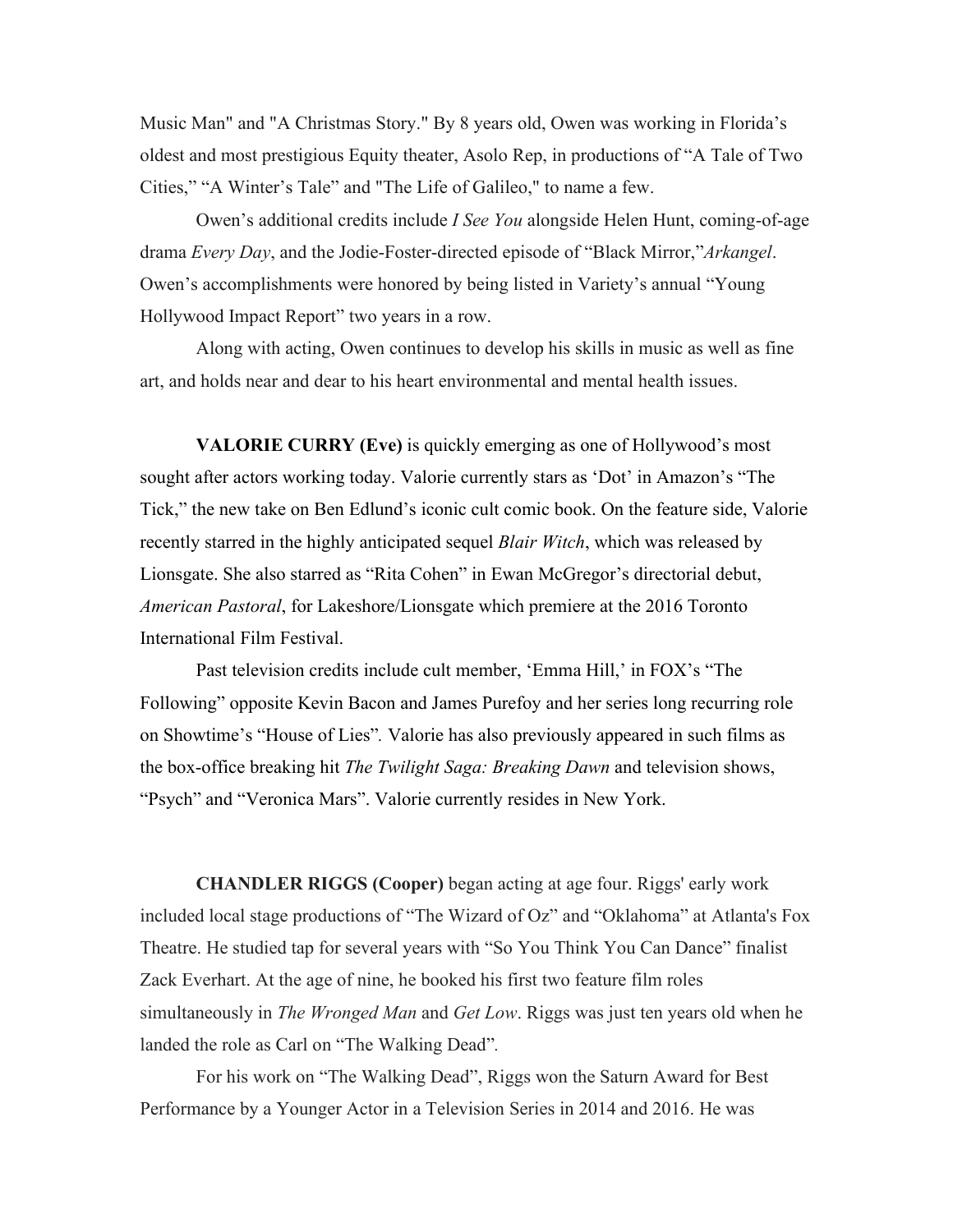nominated for the Young Artist Award for Best Performance in a TV Series, Comedy, or Drama in 2012 and 2013; and won the award in 2014.

Riggs' other feature films include the [Blumhouse Productions](https://en.wikipedia.org/wiki/Blumhouse_Productions) supernatural thriller *[Mercy](https://en.wikipedia.org/wiki/Mercy_(2014_film))* and the [Voltage Pictures](https://en.wikipedia.org/wiki/Voltage_Pictures) horror film *[Keep Watching](https://en.wikipedia.org/wiki/Keep_Watching)*. He most recently filmed the [crime thriller](https://en.wikipedia.org/wiki/Crime_thriller) film *[Inherit the Viper](https://en.wikipedia.org/wiki/Inherit_the_Viper)* and the upcoming [science fiction](https://en.wikipedia.org/wiki/Science_fiction) thriller film *Only*. Riggs was recently cast as PJ in the drama series ["A Million Little Things"](https://en.wikipedia.org/wiki/A_Million_Little_Things) and will reprise the role in the upcoming season two.

**BRAD WILLIAM HENKE (Ted Wallace)** co-starred in M. Night Shyamalan's hit horror-thriller, *Split*. He also played the character of Dorghu in Netflix's feature, *Bright* alongside Will Smith and Joel Edgerton. He had previously worked with David Ayer in his WWII drama, *Fury* with Brad Pitt. He has the *Untitled Annapurna Babak Anvari Project* opposite Armie Hammer and *Arkansas* with Vince Vaughn and John Malkovich still to be released. Other feature credits include, *Draft Day*, *Pacific Rim*, *North Country*, and independents, *Sherrybaby* and *Choke*.

Netflix fans recognize him from his breakout role as 'Desi Piscatella' in their hit series, "Orange Is The New Black." Other television credits include, recurring roles on "Justified," "Sneaky Pete," "October Road," and "The Bridge." He is currently shooting the limited series, "Manhunt: Lone Wolf" for Charter Communications, then featured in the remake of the Stephen King limited series, "The Stand" for CBS all access.

**TARA BUCK (Liza Wallace)** is a film, stage and television actress. Tara has steadily built an eclectic resume that runs the gamut from tragedy, comedy, farce to fantasy.

Tara is best known for her role as "Ginger", on HBO's gritty Southern vampire drama, "True Blood". She first appeared in season 1 of the series as a guest star but after quickly becoming a fan favorite, remained on the series for the entire 7 seasons of the show. Most recently Tara recurred in the fourth and fifth seasons of the highly acclaimed Showtime series "Ray Donovan" as patrol cop and love interest to Terry Donovan, 'Maureen Dougherty'.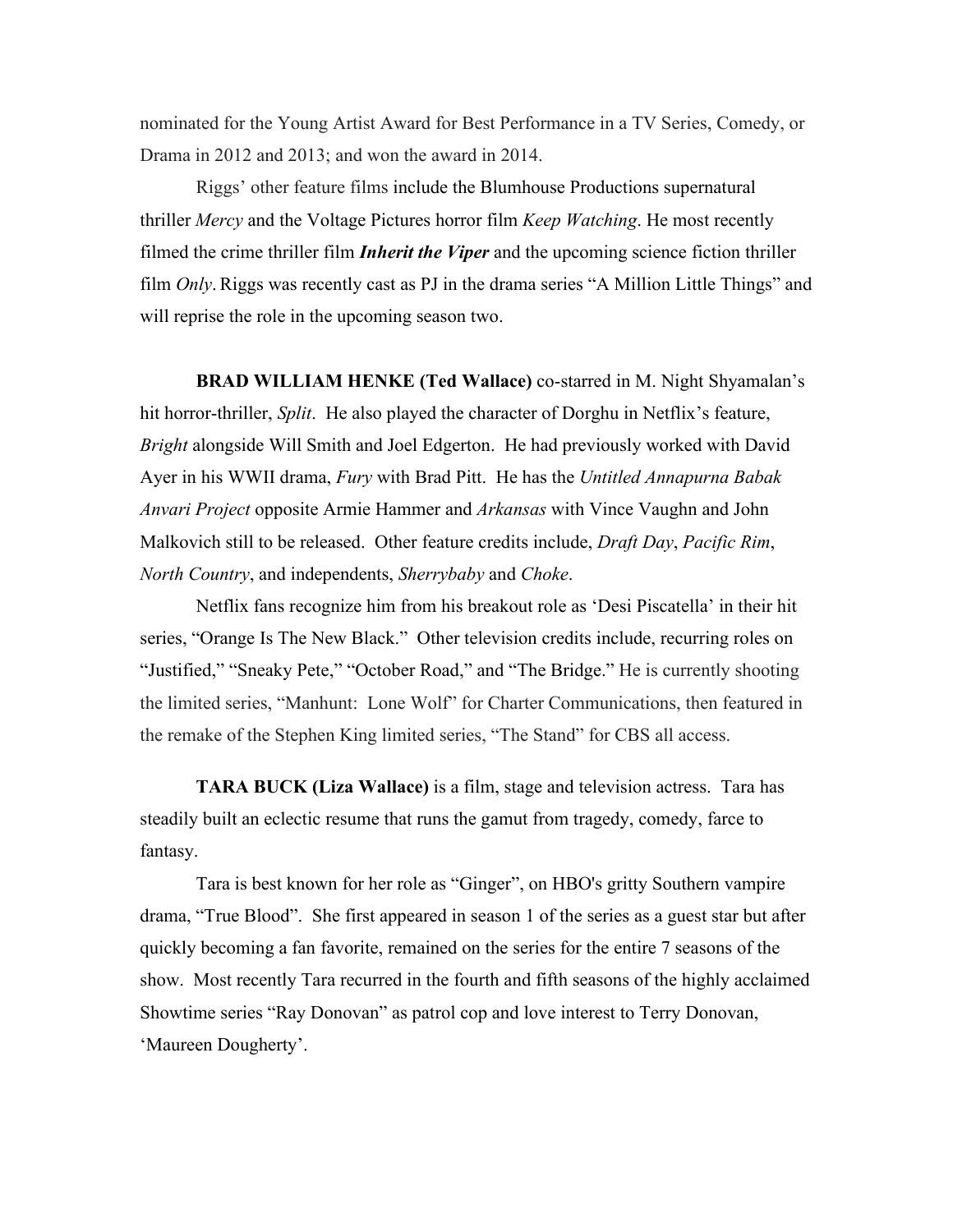In 2016, Tara starred in the Netflix original movie *Pee-wee's Big Holiday* produced by Judd Apatow and opposite Paul Reubens as the iconic character Pee-wee Herman. Tara can also be seen as the lead in the independent feature *Great Plains* currently airing on The Lifetime Movie Channel. The film is based on true events of an abused wife and mother who escapes her violent husband with her young boy and heads to California.

Tara has appeared in a handful of critically acclaimed and diverse independent feature films such as *Tomorrow You're Gone*, opposite Willem Dafoe, *Medeas,* opposite Catalina Sandino Moreno, Nicholas McCarthy's *At The Devil's Door*, Jules Stewart's *K-11* and *2nd Take* opposite Tom Everett Scott.

The stage has always been a home and a source of inspiration for Tara. She has starred in numerous live theater productions including Paula Vogel's Pulitzer Prize winner play, "How I Learned To Drive" and in the West Coast premiere of "Ten Cent Night" written by Marisa Wegrzyn. Tara was nominated for the prestigious Ovation Award for her tour de force performance in "A Gift From Heaven"*.*

Tara's resume also includes a long list of guest star spots on some of the most successful television shows of the last 15 years, from "Nip/Tuck", "Southland", "The Closer", "Justified", "The Shield", "Criminal Minds", "Bones", "Bloodline" and the hit FOX series "The X-Files", to name just a few.

**DASH MIHOK (Sheriff Knox)** currently can be seen starring in the new hit Showtime series "Ray Donovan" playing the title character's brother 'Bunchy Donovan' opposite Liev Schreiber. Dash will next seen be playing the role of 'Lincoln' in "A Million Little Pieces" with Aaron Taylor Johnson, Billy Bob Thornton, and Charlie Hunnam. Before this, Dash starred opposite Thomas Jane and Kate Bosworth in the Relativity thriller *Before I Wake*, as well as the indie *So B It* from director Stephen Gyllenhaal, also starring Alfre Woodard, and based on the beloved novel by Sarah Weeks.

Dash recently won three BEST ACTOR awards including one from the New York City International Film Festival for his performance in *The Girl Who Invented Kissing* in which he stars as mentally and emotionally impaired man who falls in love with the woman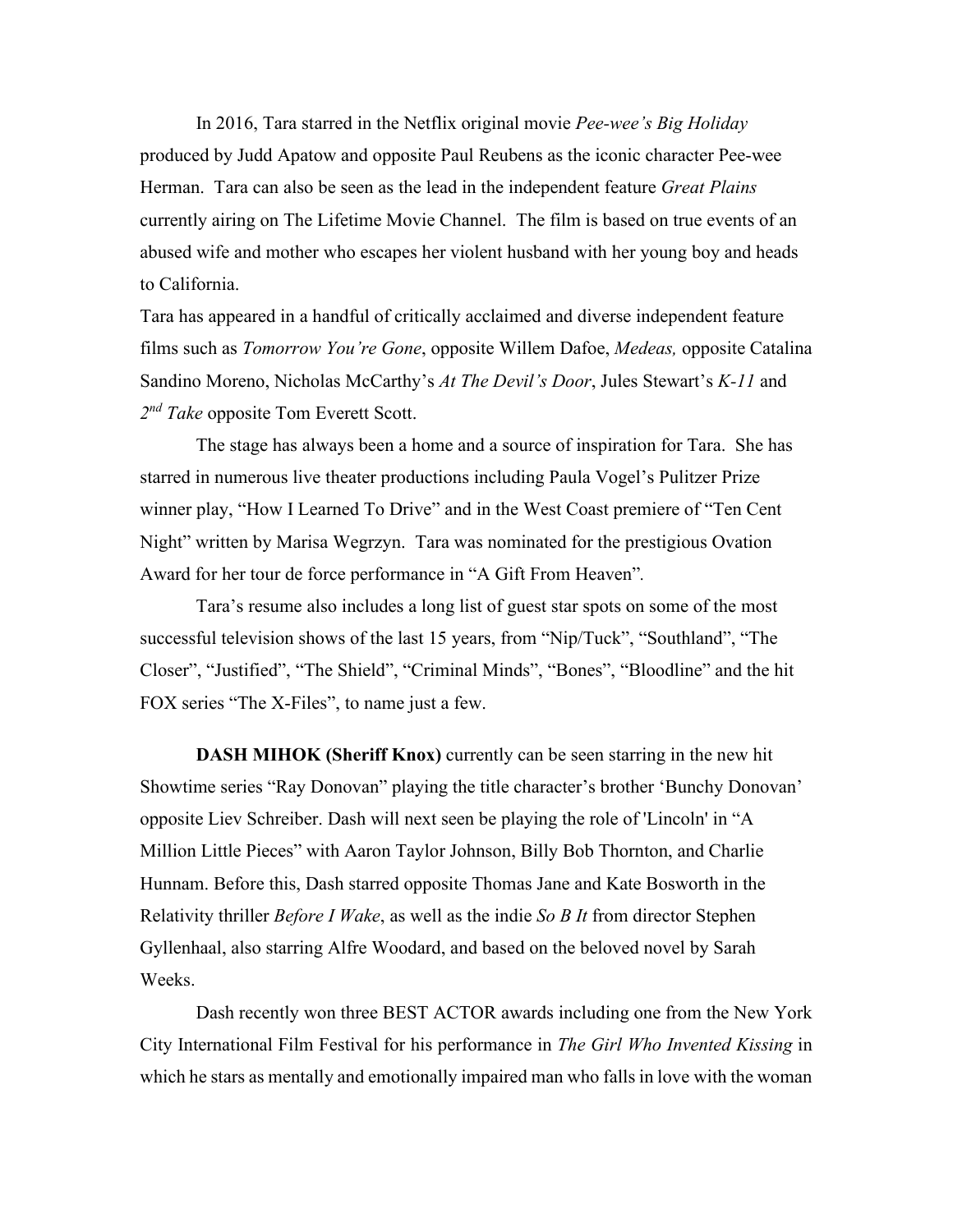of his dreams, Dash stars in the film and supported by Luke Wilson, Abbie Cornish, and Suki Waterhouse...the film was directed by Tom Sierchio.

Dash starred in the post-war drama *Fort Bliss* opposite Michelle Monaghan, and David O. Russell's *Silver Linings Playbook* playing "Officer Keogh," opposite Bradley Cooper and Jennifer Lawrence.

Raised in New York City, Mihok came up through the New York theater world and was affiliated with the esteemed City Kids Repertory. His big break came in 1996, when he was cast as "Benvolio" in *Romeo + Juliet* ROMEO + JULIET, director Baz Luhrmann's adaptation of Shakespeare's romantic tragedy. Still more success came as he won the part of 'Pfc. Doll' in Terrence Malick's critically lauded war epic "The Thin Red Line".

After these notable performances, Mihok continued to create memorable and diverse roles in such films as *The Day After Tomorrow*, *The Perfect Storm, Dark Blue, Basic, Connie & Carla*, director Shane Black's *Kiss Kiss Bang Bang, 10TH & Wolf, Hollywoodland, Sex And Death 101, Whiteboyz, The Longshots, Marvel's Punisher: War Zone*, and the unsettling motion-capture performance of the "Alpha Male" creature that went toe-to-toe with Will Smith in *I Am Legend,*

On television, Mihok played the true-life character 'Paul Janszen' in the Pete Rose biopic *Hustle*, and was featured in the CBS telefilm *Murderous Intent.* Other television credits include "Gotham" (FOX), "Grey's Anatomy" (ABC), "Pushing Daises" (ABC), "Hawaii Five-0" (CBS), "The Good Wife" (CBS), "Ghost Whisperer" (CBS), "CSI: Crime Scene Investigation" (CBS), "Prime Suspect" (NBC), "Law & Order" (NBC) and "How to Make It In America" (HBO). He also had a recurring role on the hit J.J. Abrams' series "Felicity" (CW).

Two-time Oscar nominee **BRUCE DERN's (Clay Carter)** tremendous career is made up of playing both modern day heroes and legendary villains. Through decades of lauded performances, Dern has acquired the reputation of being one of the most talented and prolific actors of his generation.

Dern will be seen next year in Quentin Tarantino's highly anticipated *Once Upon a Time in Hollywood*, playing real-life rancher George Spahn. He also has several highly anticipated independent film projects completed, including *Remember Me*, *The Artist's Wife*, *Mustang*, *Emperor*, *The Peanut Butter Falcon,* and *Freaks*. Earlier this year he earned rave reviews for his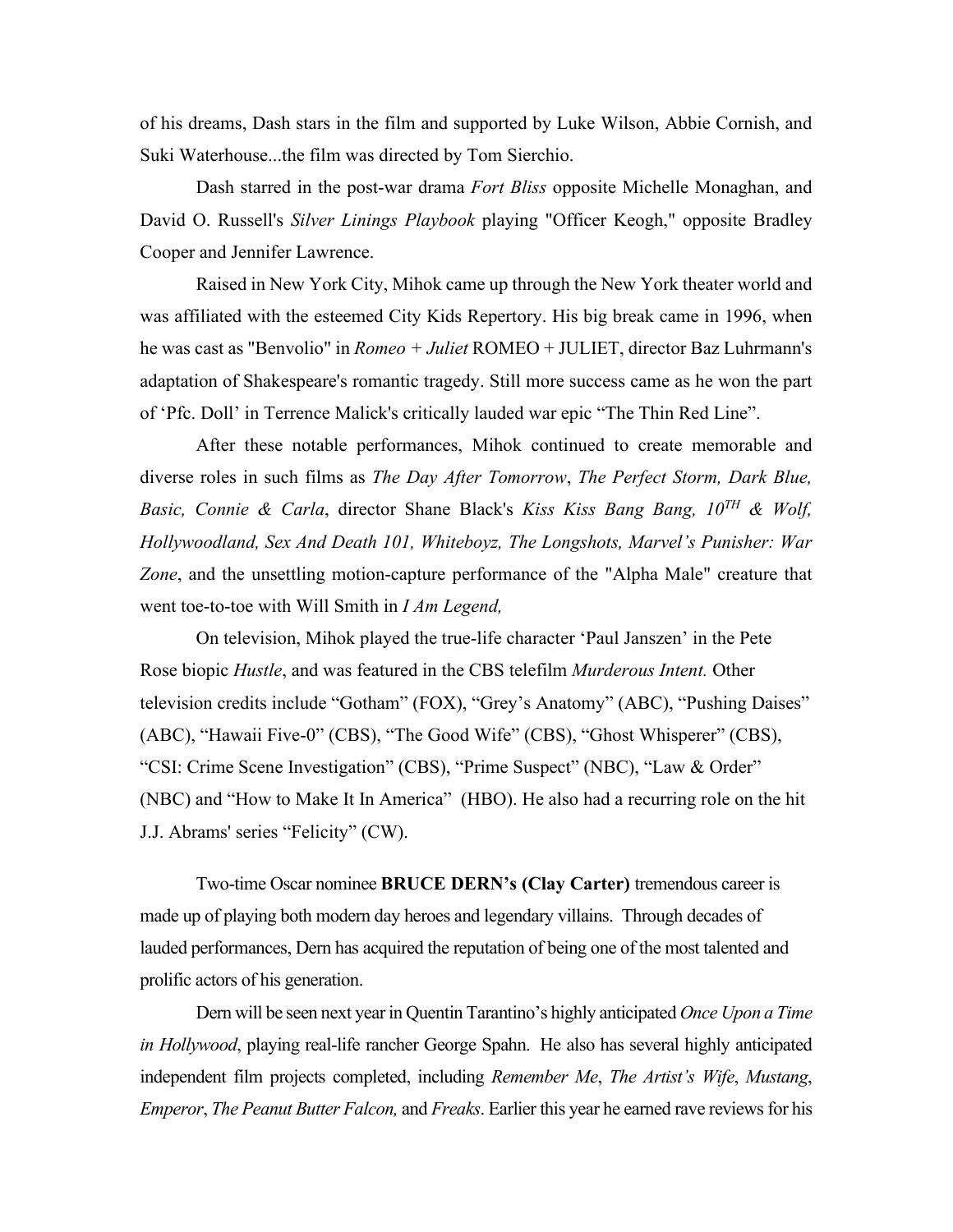portrayal of Joe Kennedy in *Chappaquiddick* and opposite Matthew McConaughey in Sony's *White Boy Rick*, In 2017, he appeared with Jane Fonda and Robert Redford in the Netflix film *Our Souls at Night*. Other upcoming titles include *Class Rank*, *Warning Shot*, *Abilene*, *The Lears*, *American Dresser*, and *Nostalgia*.

In 2015, Dern reteamed with his *Django Unchained* director Quentin Tarantino in the ambitious & critically-acclaimed *The Hateful Eight*. In 2013, Dern earned his second Academy Award nomination for his heralded role in Alexander Payne's *Nebraska*. That role also garnered him a Best Actor Award from the Cannes Film Festival and the National Board of Review. He was also nominated for a BAFTA, Golden Globe, Independent Spirit Award, Broadcast Film Critics Association Award and Screen Actors Guild Award.

Dern was also nominated for an Emmy in 2011 for his portrayal of polygamist patriarch Frank Harlow in HBO's hit drama "Big Love." He returns to TV in Showtime's upcoming "Black Monday."

A celebrated stage actor, Dern was trained by famed director Elia Kazan at the legendary The Actor's Studio and made his film debut in Kazan's *Wild River* in 1960. In the 60's, Dern also found success as a distinguished television actor. He appeared regularly in contemporary Western TV series, as well as on "Alfred Hitchcock Presents." Mr. Hitchcock was such a fan of Dern's that he cast him in *Marnie* and *Family Plot* (Hitchcock's final film).

Also during the 60's, Dern went on to work with director Roger Corman and appeared in several of his classic and decade defining films including *Wild Angels*. He also received critical success during that time for films such as *They Shoot Horses, Don't They?* and *Drive, He Said.* Dern goes down in history for his role as 'Long Hair' in *The Cowboys,* in which he became the only man ever to kill John Wayne on screen.

Dern went on to star in such classic films like *The King of Marvin Gardens* with Jack Nicholson and Ellen Burstyn as well as playing Tom Buchanan in *The Great Gatsby* (for which he received a Golden Globe nomination). It was his brilliant and powerful performance in Hal Ashby's *Coming Home* that earned him both an Academy Award and Golden Globe nomination.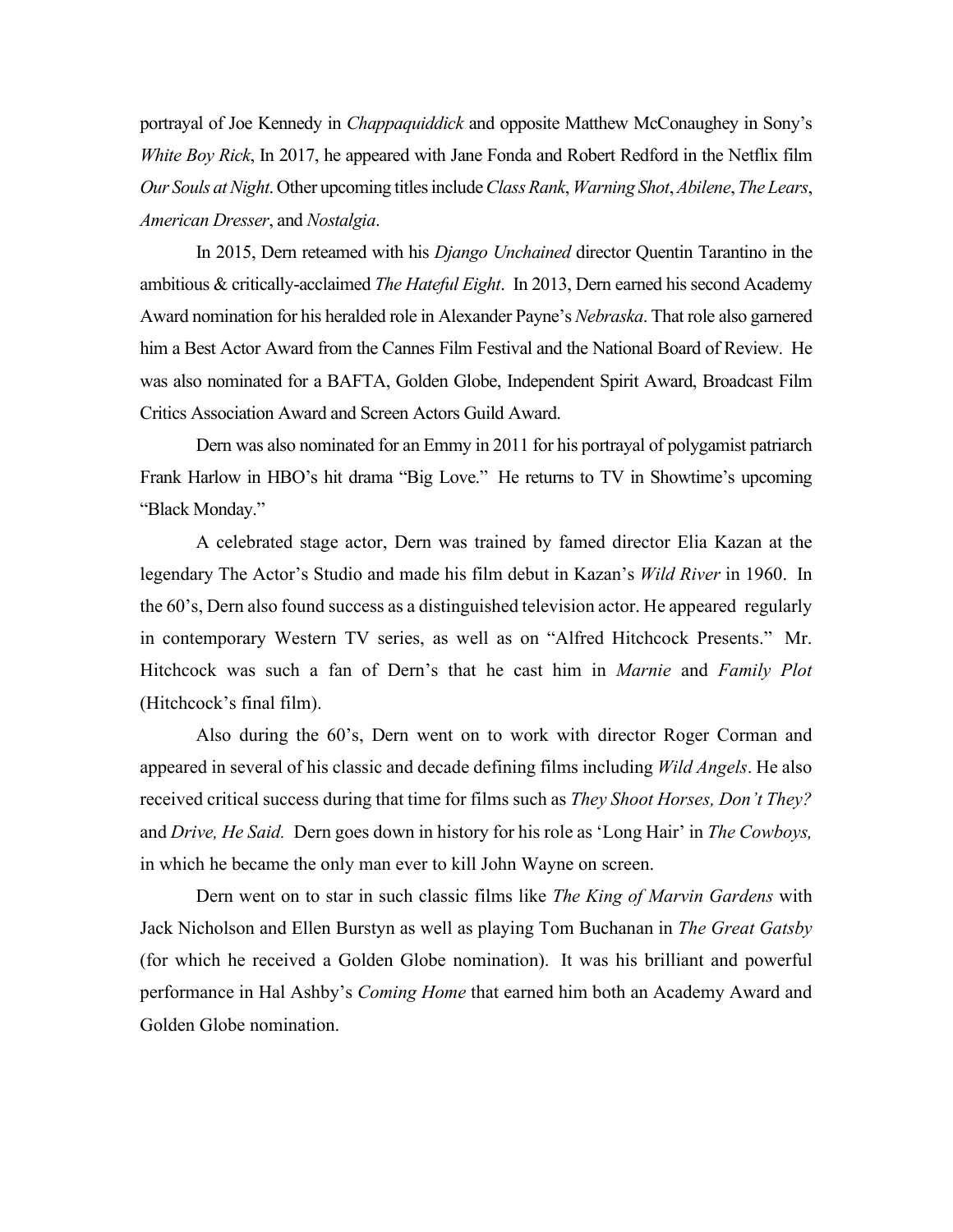Dern has starred in over 100 films in his career, including: *Monster, Hush…Hush, Sweet Charlotte, Silent Running, Smile, Middle Age Crazy, That Championship Season, Tattoo, The 'Burbs, The Haunting, All the Pretty Horses, Masked and Anonymous, Down in the Valley, Astronaut Farmer, The Cake Eaters, Black Sunday, Madison, Diggstown, Twixt*  and *Last Man Standing.*

Dern has received several Lifetime Achievement Awards from various film festivals. In 2010, Dern received the prestigious Hollywood Walk of Fame star along with his ex-wife Diane Ladd & daughter Laura Dern, the only family in history to receive their Stars in one ceremony.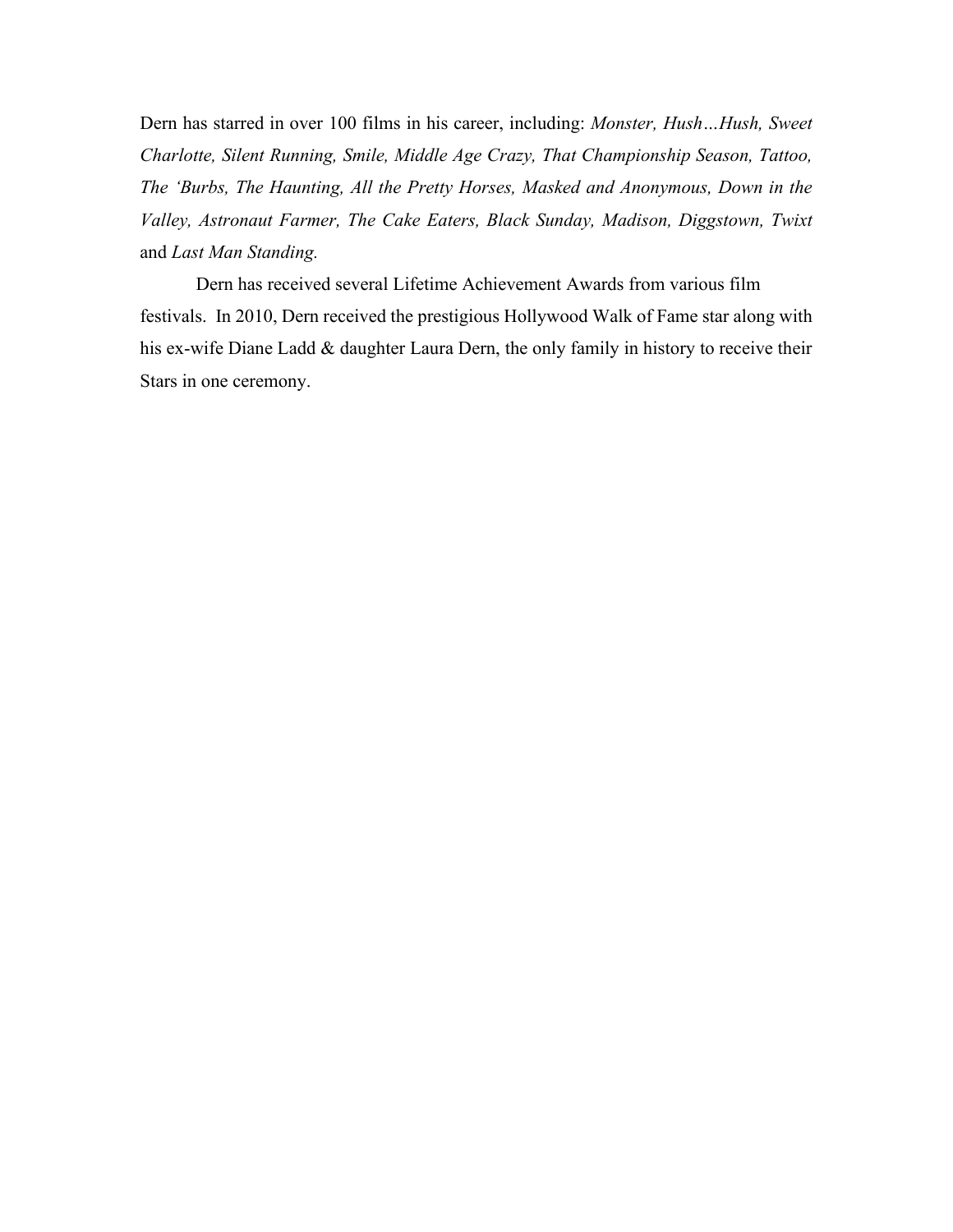#### **ABOUT THE CREW**

**ANTHONY JERJEN (Director)** (Geneva, 1988) graduated from the Geneva Film School in 2010. After working on various productions he teamed up with award winning producer Michel Merkt to bring his short film *Trained* to life. The ambitious project starring Peter Brooke (*The Dark Knight*, *Casino Royale*) and Stephan Chase (*Maleficent*, *Macbeth*) was selected in over 30 festivals worldwide and was awarded Best Foreign Short Film at the Los Angeles Film Festival and Best Historical Film at the Honolulu Film Festival. Anthony has been working as a writer and a consultant on feature film screenplays since 2013. In 2016 he directed *The End*, a high production value 3-minute homage to the 90's monster movies, starring Danny Glover.

*Inherit the Viper* is Anthony Jerjen's feature film debut.

**ANDREW CRABTREE (Screenwriter)** is a writer and filmmaker in Los Angeles. His original screenplay was made into the upcoming feature film *Inherit the Viper* (starring Josh Hartnett, Bruce Dern, and Margarita Levieva) — set for a World Premiere at the Zurich Film Festival. His newest screenplay, *Neon Cowboy* is a finalist for the 2020 Sundance Screenwriters Lab His previous screenplay, *Stranded*, was a Sundance Finalist in 2015 as well as a semifinalist in the Final Draft Big Break competition. His short film, *Companion*, received the Best Director Award at the 2016 Columbia Gorge International Film Festival, the Best California Short from the Yosemite International Film Festival, and was selected for the Best of 2016 new filmmakers LA screening series. His past films *Planning Ahead* and *Carrie: The Artist*  won the Critics' Choice Award and Audience Award at the 2013 and 2012 No Budget Film Festivals, respectively. His play "The Prince and The Closet Castle" won the Audience Award at Playground LA and went on to be published in the Best of Playground series. Additionally, Andrew has written and developed for networks such as HGTV, Cartoon Network, and OWN as well as for brands including AT&T, GQ Magazine, Red Bull, and Coca-Cola.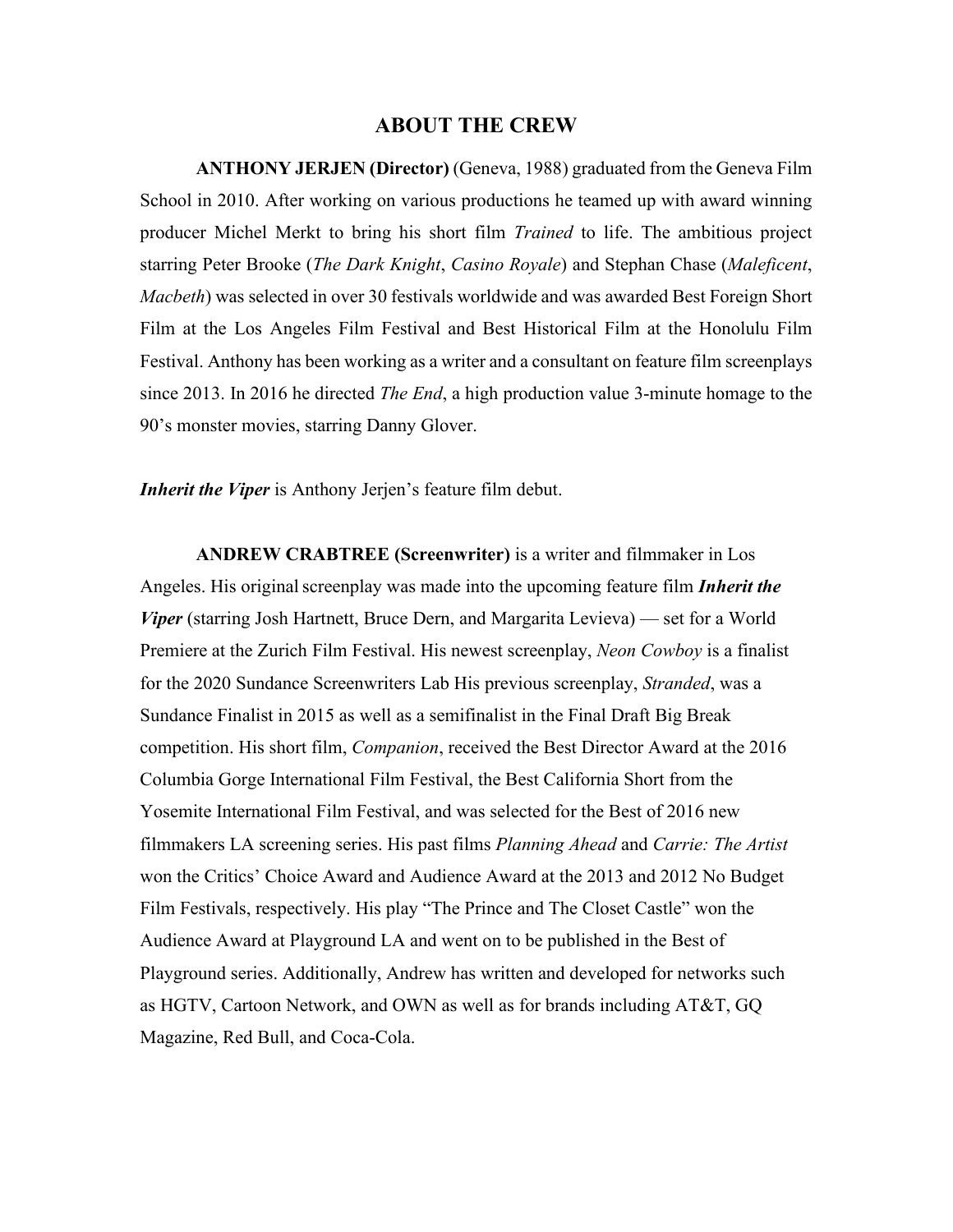**MICHEL MERKT (Producer)** is an award winning producer of Swiss origin based in Monaco. His latest productions include 2017 Golden Globe-winner *Elle*, 2017 Oscar nominee *My Life As A Zucchini*, 2017 Oscar nominee *Toni Erdmann* and 2016 Cannes Jury Grand Prize winner *It's Only the End of the World*, among others. In 2017, Michel Merkt was honored with Variety's Creative Producer Award in Cannes and with the Locarno Film Festival's Best Independent Producer Award.

#### **BARRY FILMS (Benito Mueller – Producer & Wolfgang Mueller –**

**Executive Producer)** is an internationally active production company based in Los Angeles, Berlin and Zurich, specialized in producing films and TV for the worldwide market.

Recent productions include *Inherit the Viper*, a crime drama set in the opioid epidemic, starring Josh Hartnett and Bruce Dern, *Life*, directed by Anton Corbijn, with Robert Pattinson, *Walter,* starring Academy Award Nominees William H. Macy and Virginia Madsen, the Cesar-winning screwball comedy *The Pig of Gaza,* Peru's selection for the best foreign language Academy Award *The Bad Intentions*, and *The Whisleblower,* starring Rachel Weisz and Vanessa Redgrave.

Upcoming projects include the female-driven revenge thriller TV series "Woman of the Dead" and "Black River", a horror thriller produced in cooperation with Slash of the Guns n' Roses.

**NICHOLAS WIESNET (Director of Photography)** is an American cinematographer from Vashon Island, Washington. He graduated from Chapman University in 2011 with a BFA in film production and started his career shooting documentaries. He has since shot over 70 music videos for artists such as Justin Bieber, Flying Lotus, Father John Misty, Selena Gomez, Deathcab for Cutie, and MØ. His 2015 music video for Hook n' sling "Break Yourself" was nominated for best cinematography at the Camerimage cinematography festival in Poland. In 2017 his second feature *It Happened in LA* directed by Michelle Morgan, premiered at Sundance and received honorable mention for Moviemaker Magazine's top 10 Sundance breakthroughs. He has just completed his seventh feature *Know Your Place*, directed by Zia Mohajerjasbi and lives in Los Angeles with his wife Renata.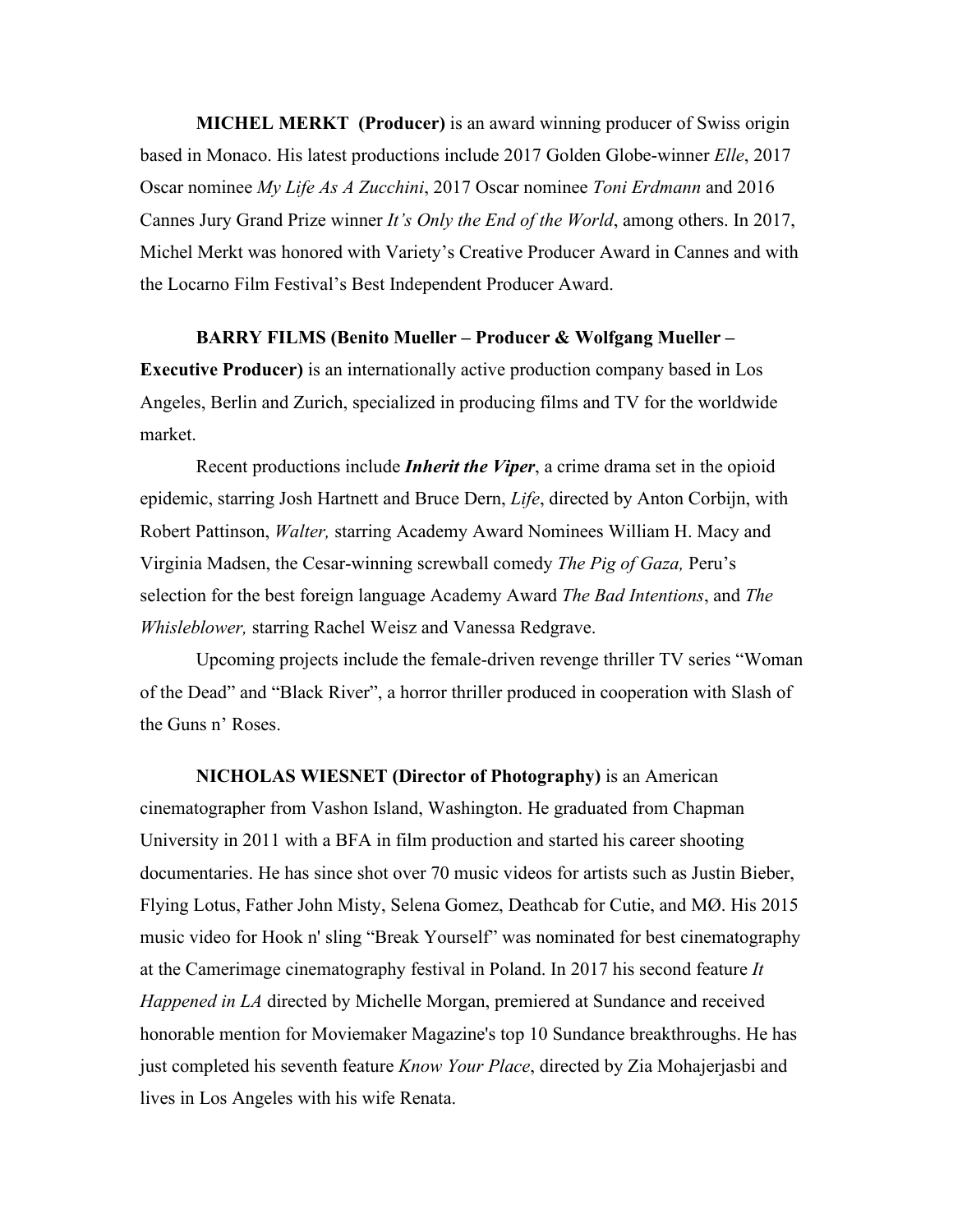Production designer **TRACY DISHMAN (Production Designer)** began her career as a prop master and set decorator working primarily on TV comedies "The Sarah Silverman Program", "Workaholics" before segueing into designing. The first two features she designed screened at Sundance in 2017 with Chris Kelly's *Other People*  opening the festival. Since then Tracy has worked on a number of prestige projects including 'SKAM Austin' for Facebook Watch, "Florida Girls" for Pop TV, *Gemini* which premiered at SXSW and sold to NEON, and *Music*, the directorial debut of pop star Sia, which stars Kate Hudson and Leslie Odom Jr.

Most recently, Tracy spent 6 weeks in the Adirondack State Park, NY designing the cerebral and moody film *Black Bear*, directed by Lawrence Michael Levine and starring Aubrey Plaza and Chris Abbott. When she's not traveling for work or for fun, Tracy divides her time between Los Angeles, CA and Austin, TX with her wife, a television writer.

**DOMINIC LAPERRIERE (Editor)** is a film editor known for his work on *Honey Boy*, winner of the Special Jury Award for Vision and Craft in the U.S. Dramatic competition at the 2019 Sundance Film Festival. His recent work includes *Davyeon*, which premiered at the 2017 Sundance Film Festival, *Kicks*, which premiered at the 2016 Tribeca Film Festival and was released by Focus Features, and *The Free World*, which premiered in the U.S. Dramatic Competition at the 2016 Sundance Film Festival and was released by IFC Films. Dominic is also known for his work on *Fishing Without Nets*, winner of the Best Director award in the U.S. Dramatic Competition at the 2014 Sundance Film Festival.

**KIRAN PALLEGADDA (Editor)** is a film editor on numerous feature films, including Susanna Fogel's *Life Partners*, William Fichtner's *Cold Brook* and Ricardo de Montreuil's *Lowriders*. He was also first assistant editor on Scott Cooper's *Crazy Heart*, Michael Mann's *Public Enemies* as well as *Marvel's Captain America: The First Avenger*  and Marvel's *The Avengers*. Kiran attended film school at the University of Southern California and was also an IFP and Film Independent Project Involve Fellow. He was born outside of Philadelphia and graduated from the University of Pennsylvania.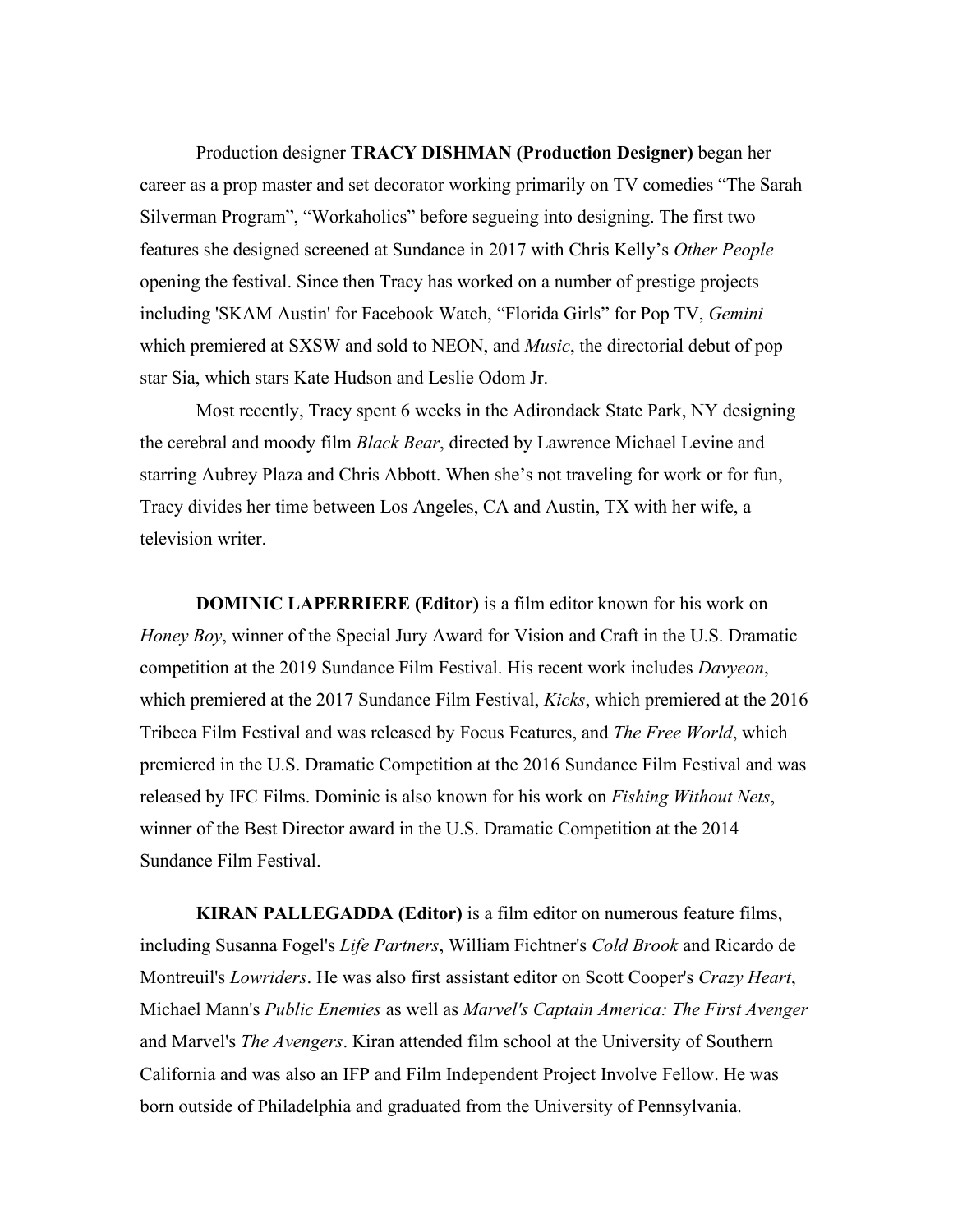**EMILY BATSON (Costume Designer)** studied fashion design at the academy of art college and earned her degree in costume design from UC Santa Barbara. Her lifelong study of fashion and film gives her a keen ability to create costumes that support each individual project. Her Intuitive understanding of people and knack for collecting the unique, supports actors' transformations into character. Emily is excited by the emerging diversity of stories being told in media today. She recently spent seven months traveling all over Europe as costume designer for *Hanna*, the new Amazon series about a teenage girl on the run from the CIA. Other credits include: *We the Animals. Blindspotting, Don't Worry He Won't Get Far on Foot, Gemini, Underneath,* and *Buster's Mal Heart.* Emily lives in Los Angeles, California.

**PATRICK KIRST (Composer)** has written scores for numerous film and TV shows. His most recent credits include Netflix' Original *The Kissing Booth*, one of the most watched and rewatched shows in 2018, and its two sequels currently in postproduction, *Orca Encounter*, a documentary-style show for Seaworld in 2017, and the 2015 HotDocs entry *Help Us Find Sunil Tripathi* about the suspect's misidentification of the Boston Marathon bombing in 2013. Other notable credits include his eclectic and intimate score for the Mar Del Plata Film Festival Grand Prize Winner *Las Malas Intenciones* (The Bad Intentions) as well as his powerful lyrical score for *The Day of the Cat* (Der Grosse Kater), starring acclaimed actor Bruno Ganz (*Downfall, The Reader*) and the 2011 Sundance entry *An African Election,* about the process of democratization in Ghana, West Africa.

As an integral part of the thriving media industry in Los Angeles, he continues to share classic composition techniques and new innovations through both his work as a respected composer and as a professor of composition at the University of Southern California.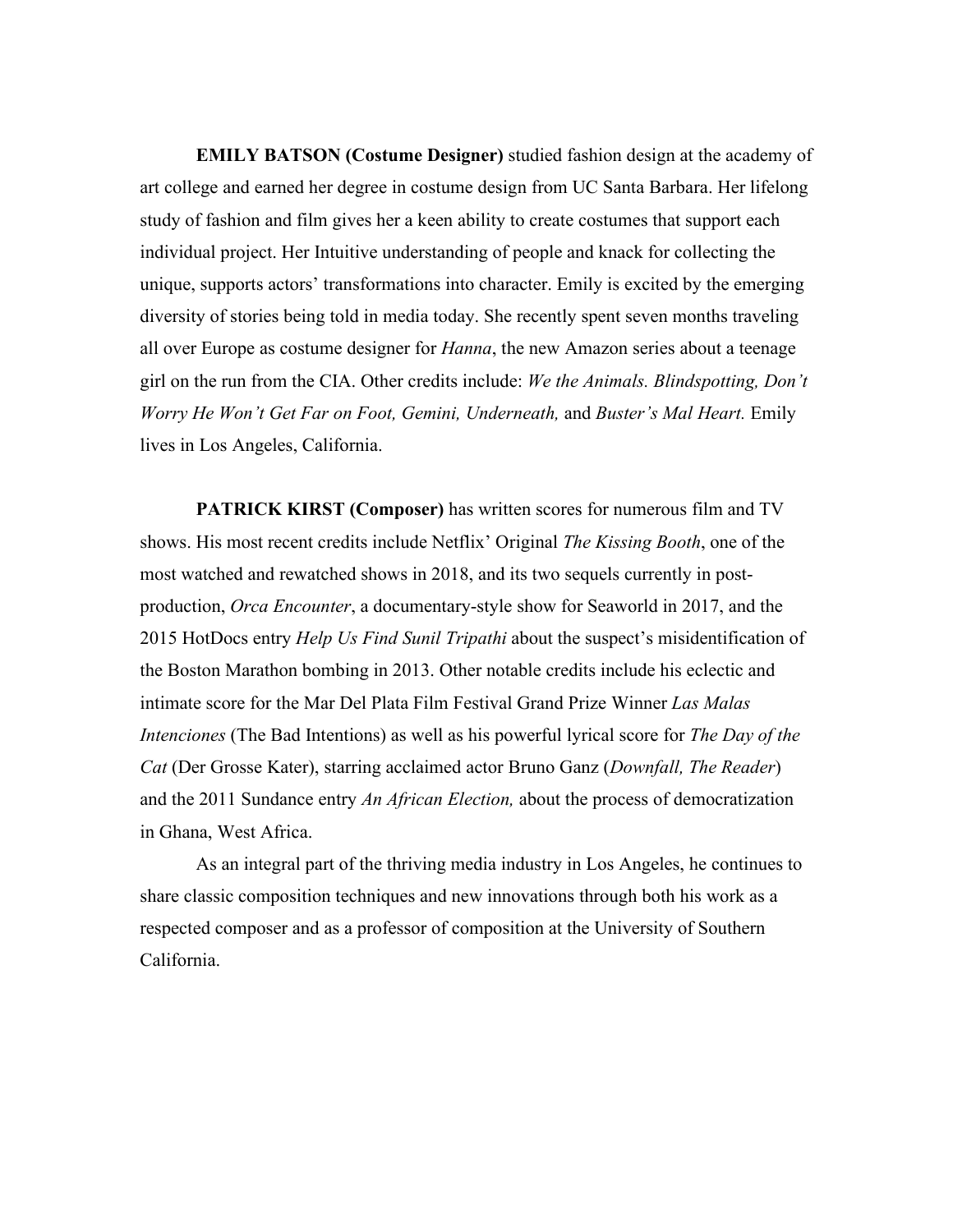#### **CREDITS**

Directed by ANTHONY JERJEN

Written by ANDREW CRABTREE

Produced by MICHEL MERKT, p.g.a. BENITO MUELLER, p.g.a.

Executive Producer WOLFGANG MUELLER

Executive Producer KATERYNA MERKT ANTHONY JERJEN

JOSH HARTNETT

MARGARITA LEVIEVA

OWEN TEAGUE

VALORIE CURRY

CHANDLER RIGGS

BRAD WILLIAM HENKE

TARA BUCK

with DASH MIHOK

and BRUCE DERN

Casting by ORLY SITOWITZ, CSA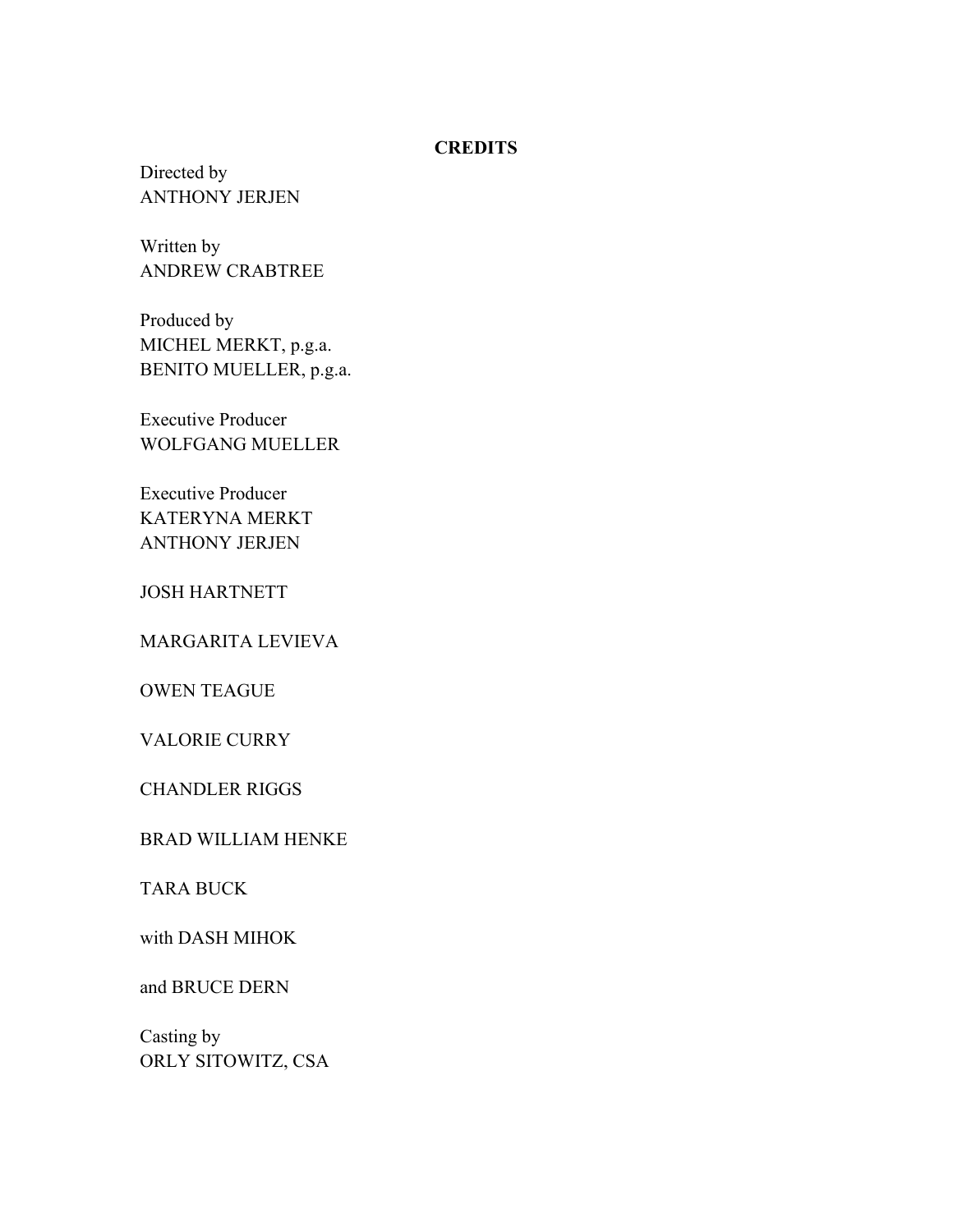Director of Photography NICHOLAS WIESNET

Production Designer TRACY DISHMAN

Editor KIRAN PALLEGADDA DOMINIC LAPERRIERE

Music by PATRICK KIRST

Costume Designer EMILY BATSON

Music Supervisor BRIENNE ROSE

Lionsgate Presents

A Barry Films Production

In association with Local Hero

In association with Tycor International Film Company

**CRAWL** 

Line Producer TY WALKER

<sup>1ST</sup> Assistant Director <br>
2<sup>ND</sup> Assistant Director <br>
2<sup>ND</sup> Assistant Director <br>
2<sup>ND</sup> Assistant Director **MIKHAELA ROSEN** 

Co-Producer TY WALKER

#### Associate Producer LEANDRO MARINI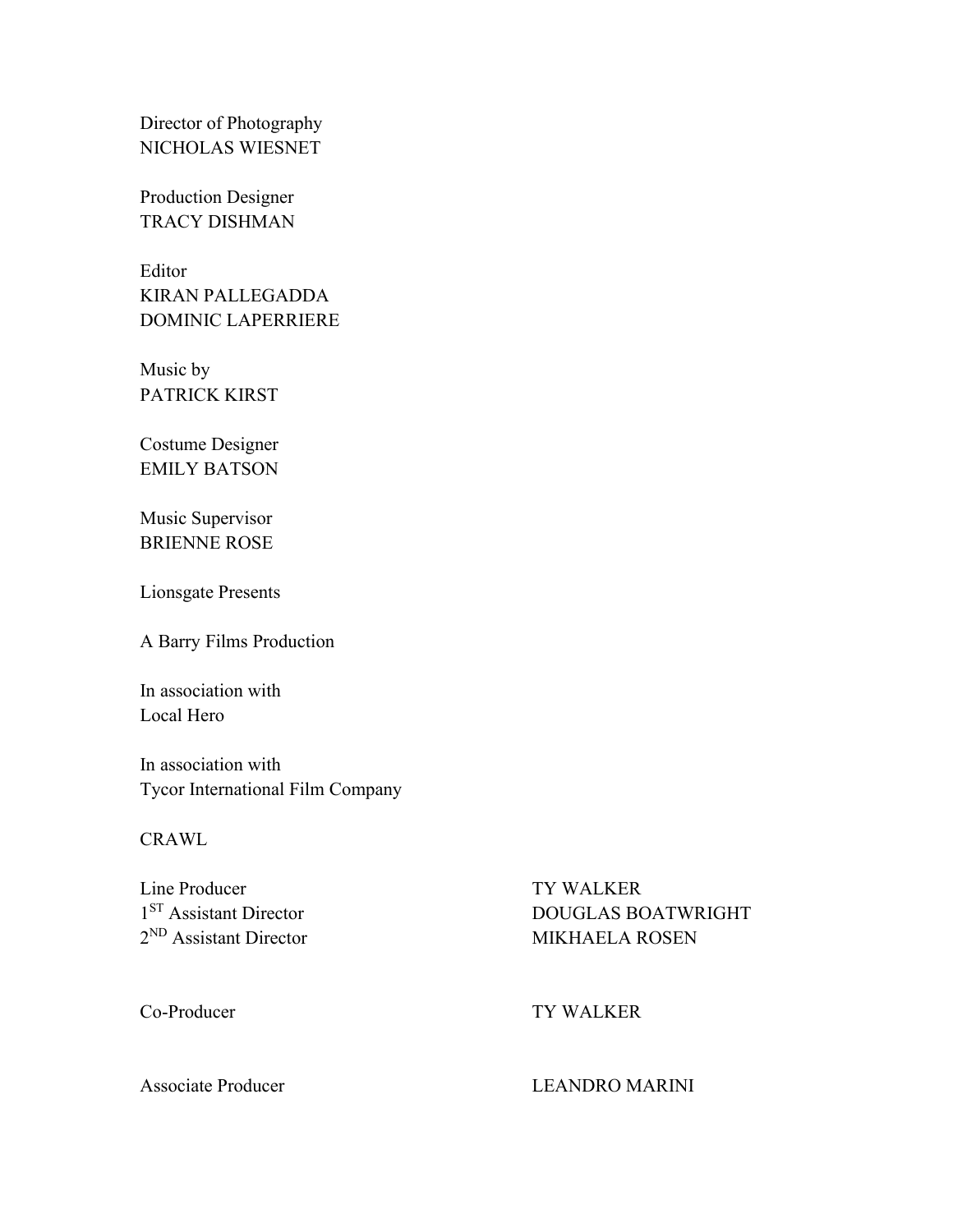Associate Producer **STEVE BANNERMAN** Associate Producer JAMES COTTEN Associate Producer SCOTT KIRKLEY Post Production Supervisor LISA ARIANNA

CAST (In Order of Appearance)

Eliza Wallace TARA BUCK

Ryan BLAINE KERN Marcus JARED BANKENS Duane G-ROD Moderator MONIQUE GRANT AA Meeting Attendee RON GOLEMAN

STUNT TEAM Stunt Coordinator STEVE CONROY

PRODUCTION Production Manager TROY WYTHE CANDOR Production Coordinator NATE LYLE Assistant Production Coordinator EVAN ELISE OWENS Assistant to Benito Mueller MARISA NIENBERG Assistant to Bruce Dern LISA KLEIN

ASSISTANT DIRECTORS

Josie Conley MARGARITA LEVIEVA Gonzo LOBO SEBASTIAN Packard GARRETT KRUITHOF Kip Conley JOSH HARTNETT Scrapper SEAN MAURER Boots Conley **OWEN TEAGUE** Eve VALORIE CURRY Cooper CHANDLER RIGGS Clay Carter BRUCE DERN Ted Wallace BRAD WILLIAM HENKE Worker GEOFFREY HUNTINGTON HOWARD Sheriff Knox DASH MIHOK

Stunt Performer KEVIN WATERMAN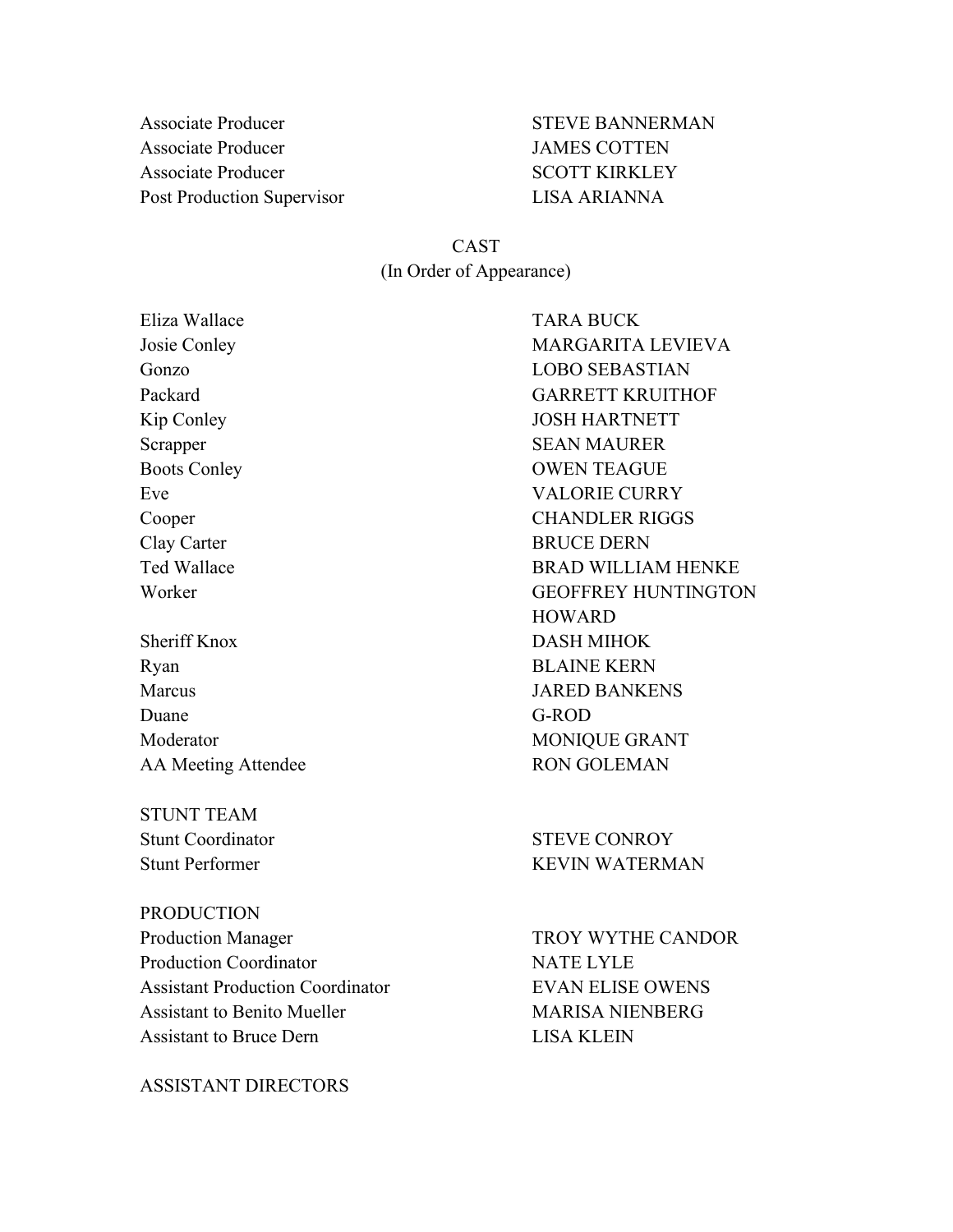$2^{ND} 2^{ND}$  Assistant Director MAGGIE WILKINSON Add'l 2<sup>ND</sup> 2<sup>ND</sup> Assistant Director TREY WILSON Key Set Production Assistant DANIEL COOPER Set Production Assistants ELIZABETH BAILEY

Basecamp Production Assistant **OLIVIA RAY** BG Wrangler MICHAEL WALKER

ART DEPARTMENT Art Director PRISSY LEE Assistant Art Director MAGGIE KIMBALL

# SET DRESSING

PROPS Prop Master MARISSA BERGMAN Assistant Prop Master **HANNAH RILEY** Prop Production Assistant VICKA HANSEN

### CAMERA 1<sup>ST</sup> Assistant Camera / A Camera JARED WENNBERG  $2^{ND}$  Assistant Camera / A Camera LOIE RUSSEL-TEMPLTON Steadicam / Movi / B Camera NIELS LINDELIEN B Camera 1st AC DIEGO MONTIEL B Camera 2nd AC DAN KING Digital Image Technician PAUL RAHFIELD

**TECHNOCRANE** 

JOSEPH BATISTE DAVID MITCHELL JONATHAN EDWARD NICHOLS

Set Decorator HALEY CONTESTABILE Set Dresser KEVIN SAPPINGTON Leadman JONATHAN PURVIS On Set Dresser RENATA WIESNET

IAN HENDERSON

Crane Operator MATT BERNING Crane Assistant CHRIS GRIFFITH Libra ROCKY BABCOCK DOUG PRUSS Jib Operator DAVE BULLARD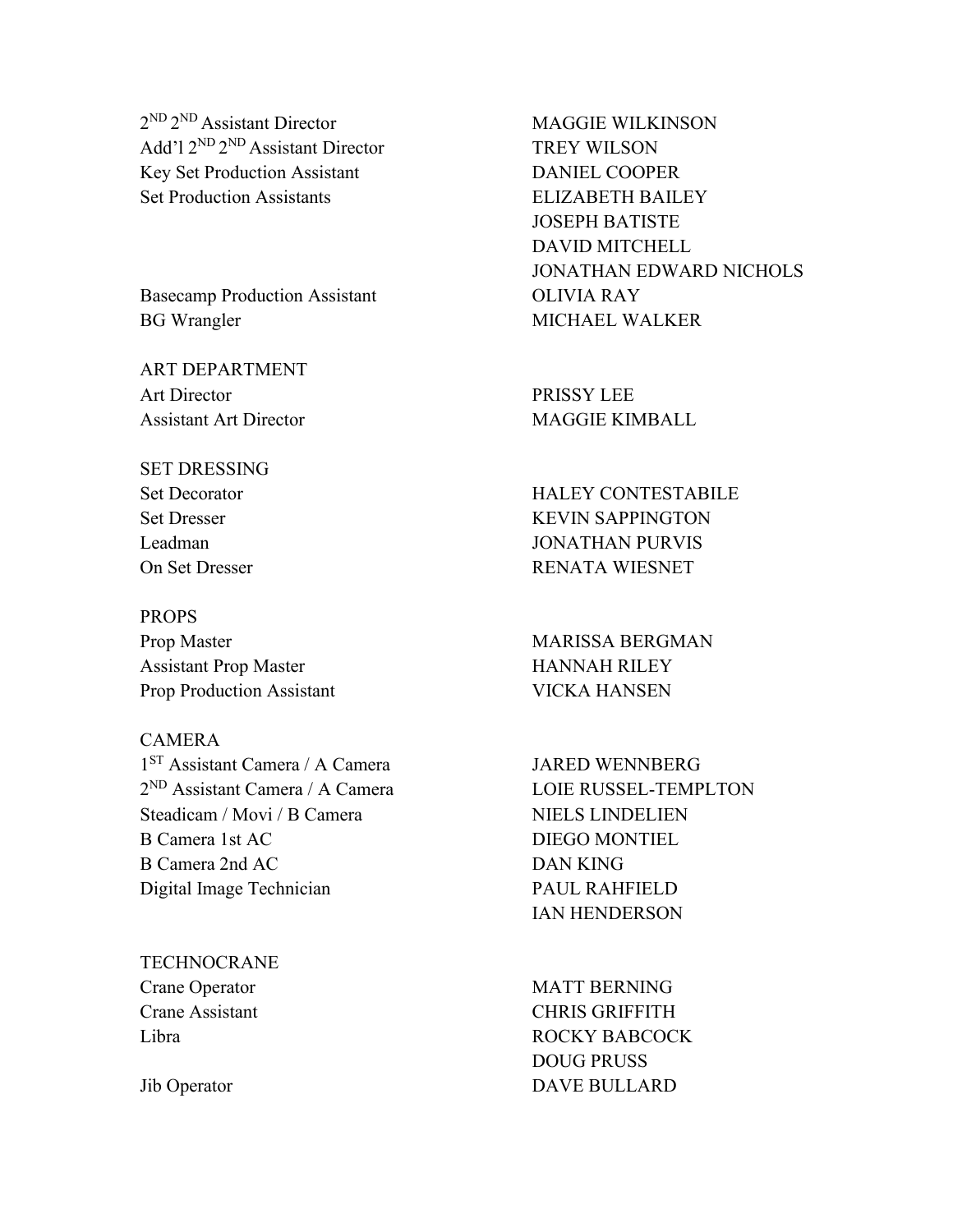ELECTRICAL Best Boy Electric WES BRYANT

Additional Set Lighting Technicians ADOLPH STEELE

GRIP

**SOUND** Sound Mixer JIM MORGAN

COSTUME Assistant Costume Designer MINNIE GARCIA Costumer LAURA WHEELER

MAKE-UP & HAIR Make-Up Department Head LAURA DANDRIDGE Hair Department Head STEVE BATTAGLIA Assistant Hair/Make-Up JANAE BURNSIDE

CASTING Extras Casting RON GOLEMAN Extras Casting Assistant BRANDY GOLEMAN

**CONTINUITY** 

Gaffer MATTHEW KUBAS

Electricians NICK KRAMER MASON MCGUIRE IAN PIGG HOWARD ROCHELLE

Key Grip DANIEL RECTOR Best Boy Grip THOMAS WHITE Dolly Grip LONNIE KAHOE Grips RONALD J. GORLESKI SHANE RUGGLES Additional Grip **CHIP KILPATRICK** 

Boom Operator MATT JOYER Sound Utility NICK WRIGHT

Script Supervisor ANDREA HAYES AMY GILBERT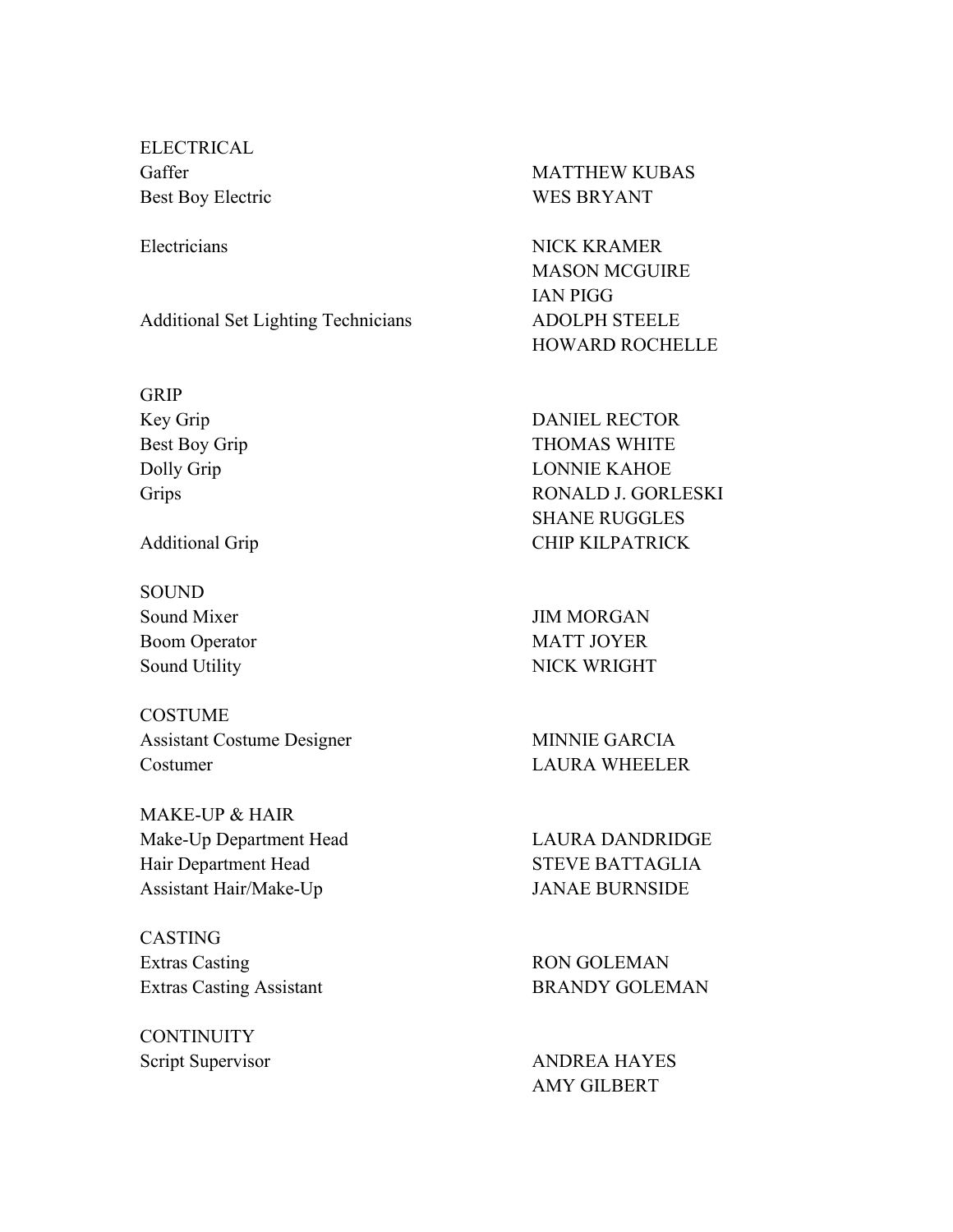LOCATIONS Supervising Location Manager DODD VICKERS Location Manager KYLE BUCHER Key Assistant Locations Manager ALEX KAHN Assistant Location Managers MATT BANFIELD Location Scout GREG WOMBLE

TRANSPORTATION Transportation Coordinator **JACK PRINCE** Transportation Captain MARVIN PREVO Picture Car Coordinator KAYLON DAMAZIO Driver JULIE CURTIS Driver CHRIS GATLIN Transportation Secretary DESTINY TULLOS

SPECIAL EFFECTS SFX Coordinator CHRIS BAILEY

MEDICAL. Set Medic Coordinator BILL THRASHER

CATERING

ANIMALS Lead Animal Wranglers **JASON CLARKE** 

EDITORIAL

SFX Supervisor JEN MISHALANIE Pyro Foreman MICHAEL SIEFKER

Set Medic CREIGHTON CRUMP MANDY ADAMS DAVID COHEN

Catering ALL AROUND TOWN Craft Service SHANTI DAVIS CASSIE DAVIS

SOUTHEASTERN REPTILE **RESCUE** Lizard Handler ED'S PET WORLD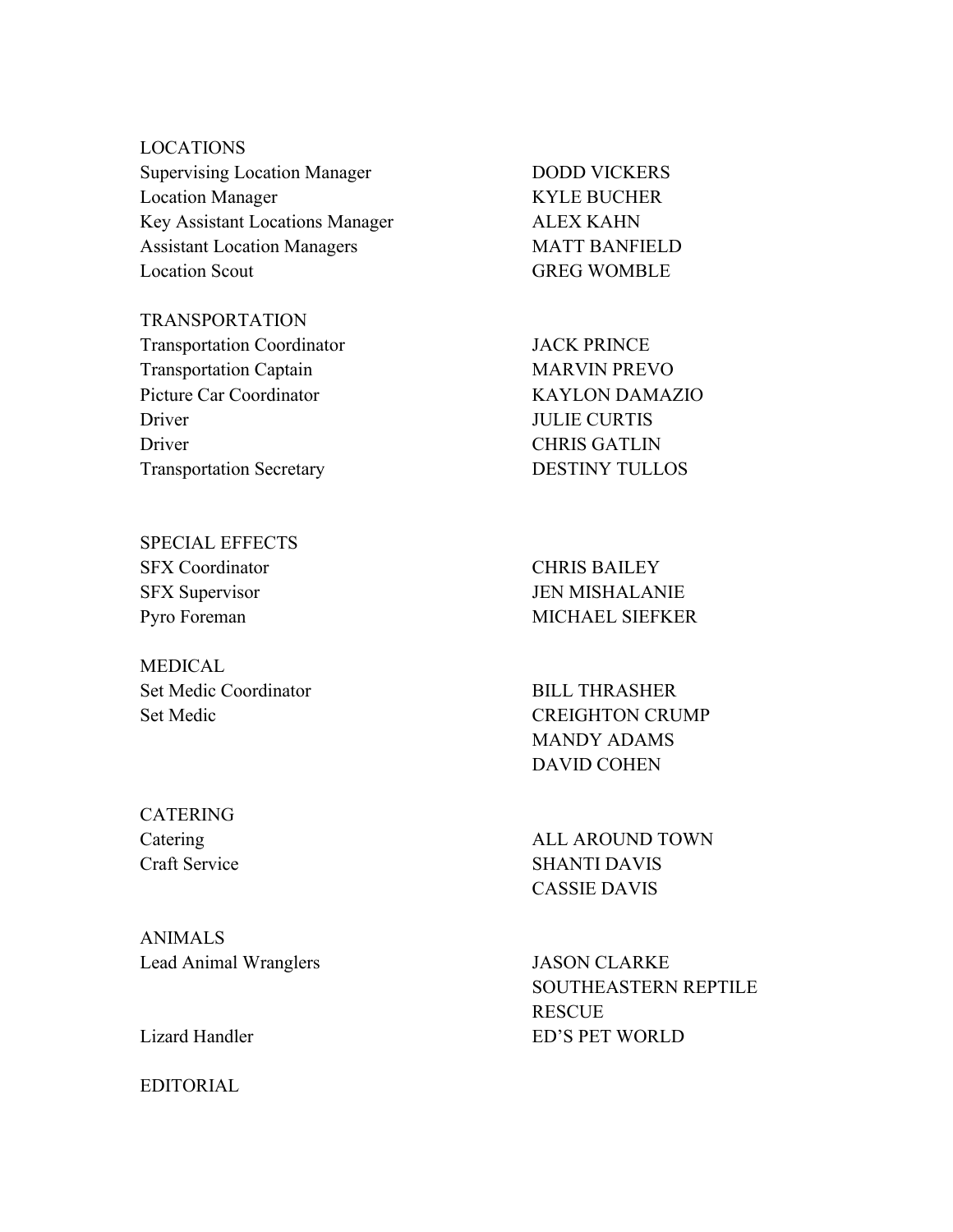Editorial Office FANCY FILM POST Co-Editor GORDON ANTELL Co-Editor RICK GRAYSON Assistant Editor KEVIN KELSEY MATTHEW GILNA KATHERINE CORNBLATH ANDREW COHEN TIM SEELY CHRIS POWNELL

DI Executive Producer STEVE BANNERMAN Mastering Artist **BORJA RIBES BLANQUER** 

Supervising Sound Editor MICHAEL PERRICONE C.A.S.

Foley Mixer ALFONSO CANO ADR Loop Group M'SAADA ORGAL ALEXANDRA ASJES KIRK BOVILL MICHAEL TRAUSCH

Payroll Company MEDIA SERVICES

**COLOR** DI Supervisor LEANDRO MARINI Workflow Supervisor DREW DALE DI Colorist TOBY MARTISIUS DI Producer REBECCA ERBE Dailies by TECHNICOLOR

Digital Intermediate by LOCAL HERO

VFX VFX Supervisor / Senior Compositor MICHAEL CURRIE Compositor SHANE ROWE

POST PRODUCTION SOUND Post Production Sound SMART POST SOUND & Re-recording Mixer Sound Effects Editor BOB COSTANZA Dialogue Editor ADRIANE MARFIAK Foley Artist HABIB TANNOUS

PAYROLL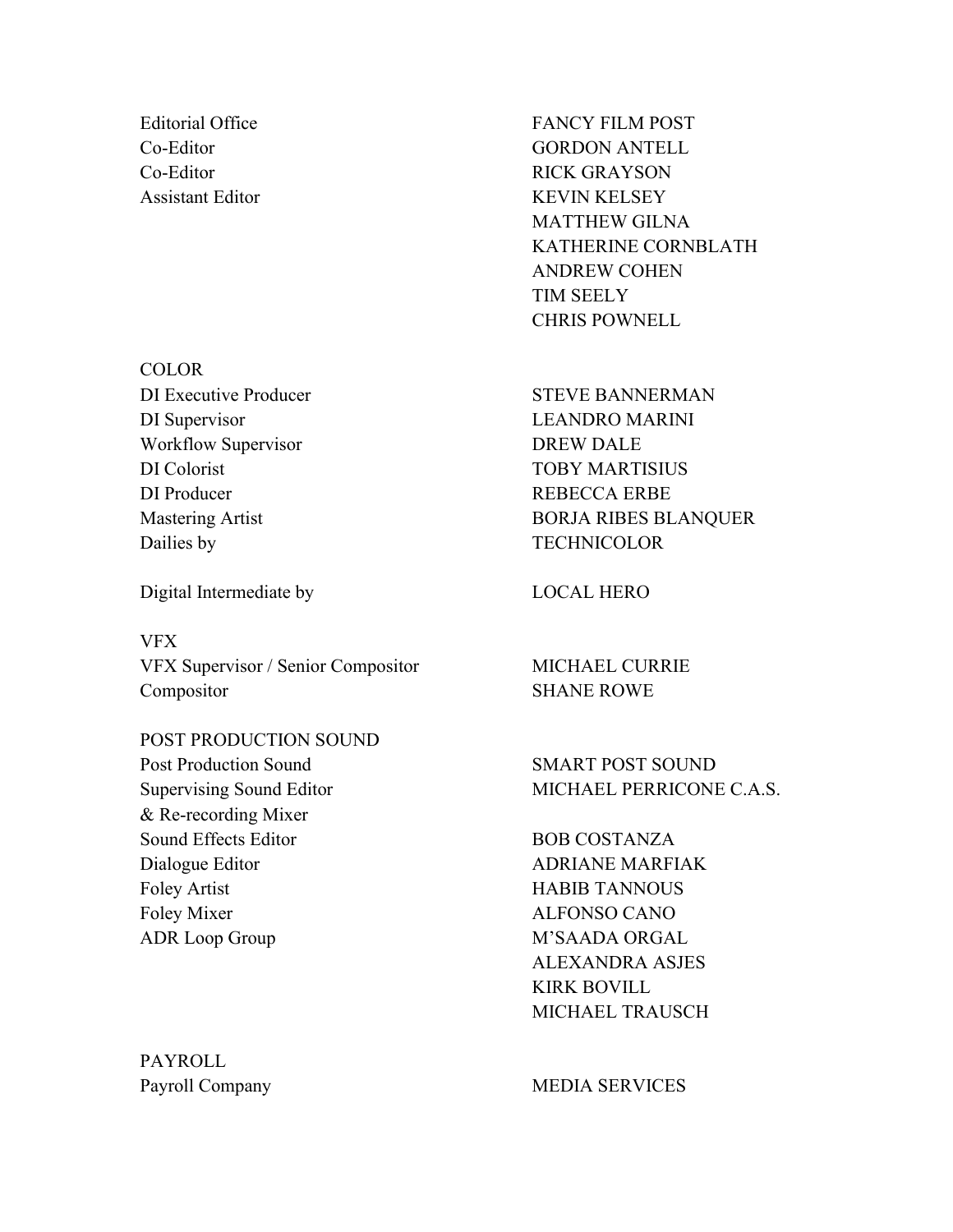BANK

**PUBLICITY** 

**INSURANCE INSURANCE** 

**SECURITY** 

Payroll Manager BARBARA GALIPO

Bank CITY NATIONAL BANK

Unit Publicist DANA ARCHER DDA

Insurance Company HUB INTERNATIONAL

SERVICES, LLC Production Insurance Agent SETH COHEN

Locations Security MARK TRICE MICHAEL BLANCH ROBERT VINCENT

ACCOUNTING Production Accountant BLAINE HOUSERMAN Production Accountant Addl Photography JENNIFER COBB Tax Rebate Auditor VIC SMITH

LEGAL

| Production and Distribution Legal Services Provided By Ramo Law PC |                      |
|--------------------------------------------------------------------|----------------------|
| Distribution Legal Services provided by                            | <b>ELSA RAMO</b>     |
| Packaging and Sales Executive                                      | <b>TIFFANY BOYLE</b> |
| <b>Production Attorneys</b>                                        | <b>ELSA RAMO</b>     |
|                                                                    | <b>CHAD RUSSO</b>    |

SALES International Sales WILD BUNCH US Sales CAA

CONSULTANT

Production Consultant BREANNE MCNULTY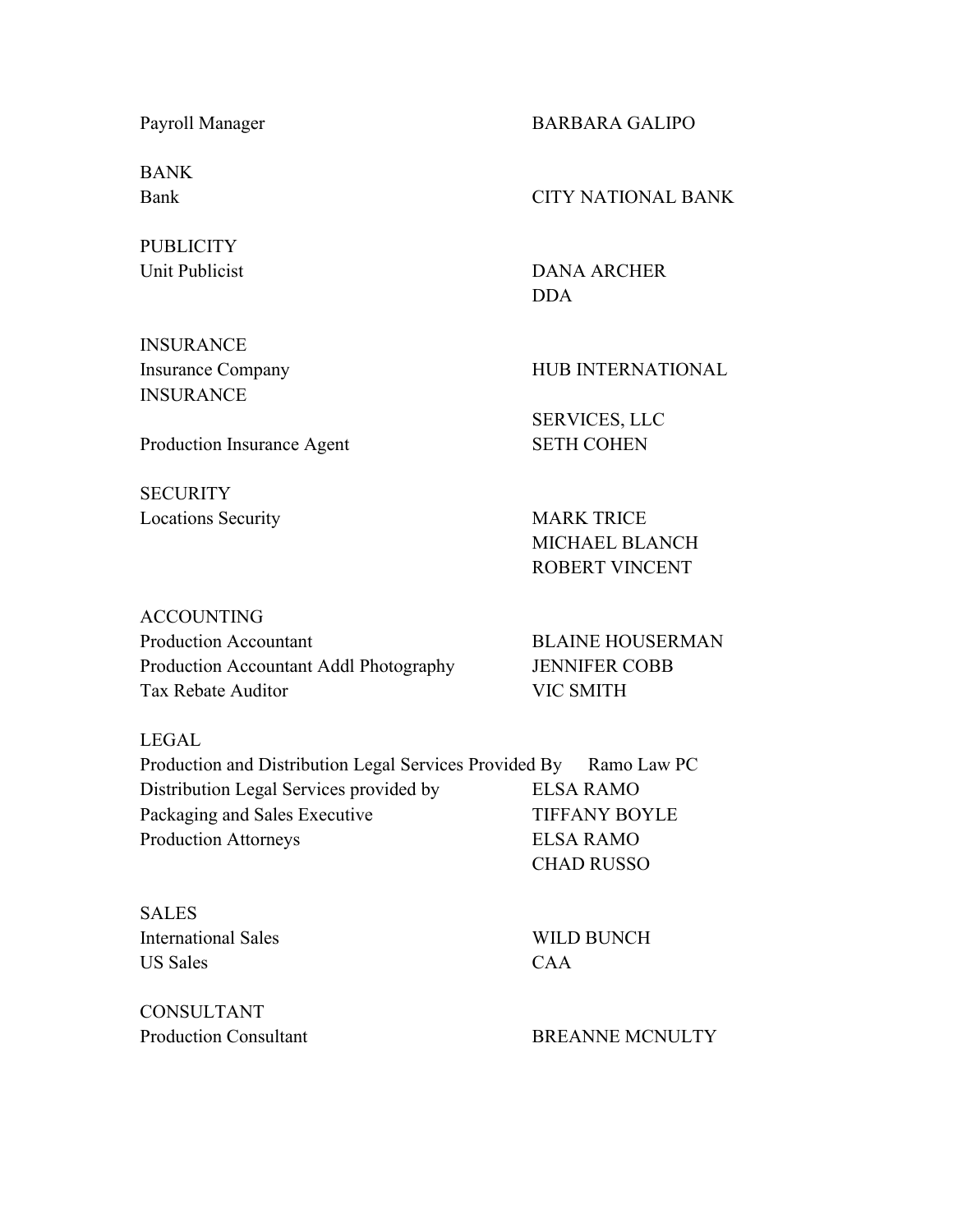#### ADDITIONAL PHOTOGRAPHY

1<sup>st</sup> Assistant Director CHAD ROSEN

PRODUCTION Production Manager VICKY SONG Production Coordinator **EVAN ELISE OWEN** 

Assistant Production Coordinator ALEX MICHETTI

ASSISTANT DIRECTORS Set Production Assistants SAM CRAINICH

TIANNA WYNN

EVAN HILL JASON O'BRIEN RAY SCANLON BRIANNA TWILLEY

Basecamp Production Assistant KATHRYN GODDARD Van Driver CALIN BALLARD

SET DRESSING On Set Dresser STEPHANIE BRINK

#### CAMERA

1<sup>ST</sup> Assistant Camera / A Camera JASON WITTENBERG 2<sup>ND</sup> Assistant Camera / A Camera ALEX WATERS 1<sup>ST</sup> Assistant Camera / B Camera AUSTIN LEWIS Camera PA JOHN GALLOWAY

ELECTRICAL Set Lighting Tech AMY AUSTIN

GRIP Best Boy Grip RELL PUTT

Leadman JONATHAN PURVIS On Set Dresser BOBBY UNGERBUELER

LARRY BLAIR Addt'l Lighting Tech JEREMY FANNING

Grips KENNY COBENTZ CHRIS PELLEY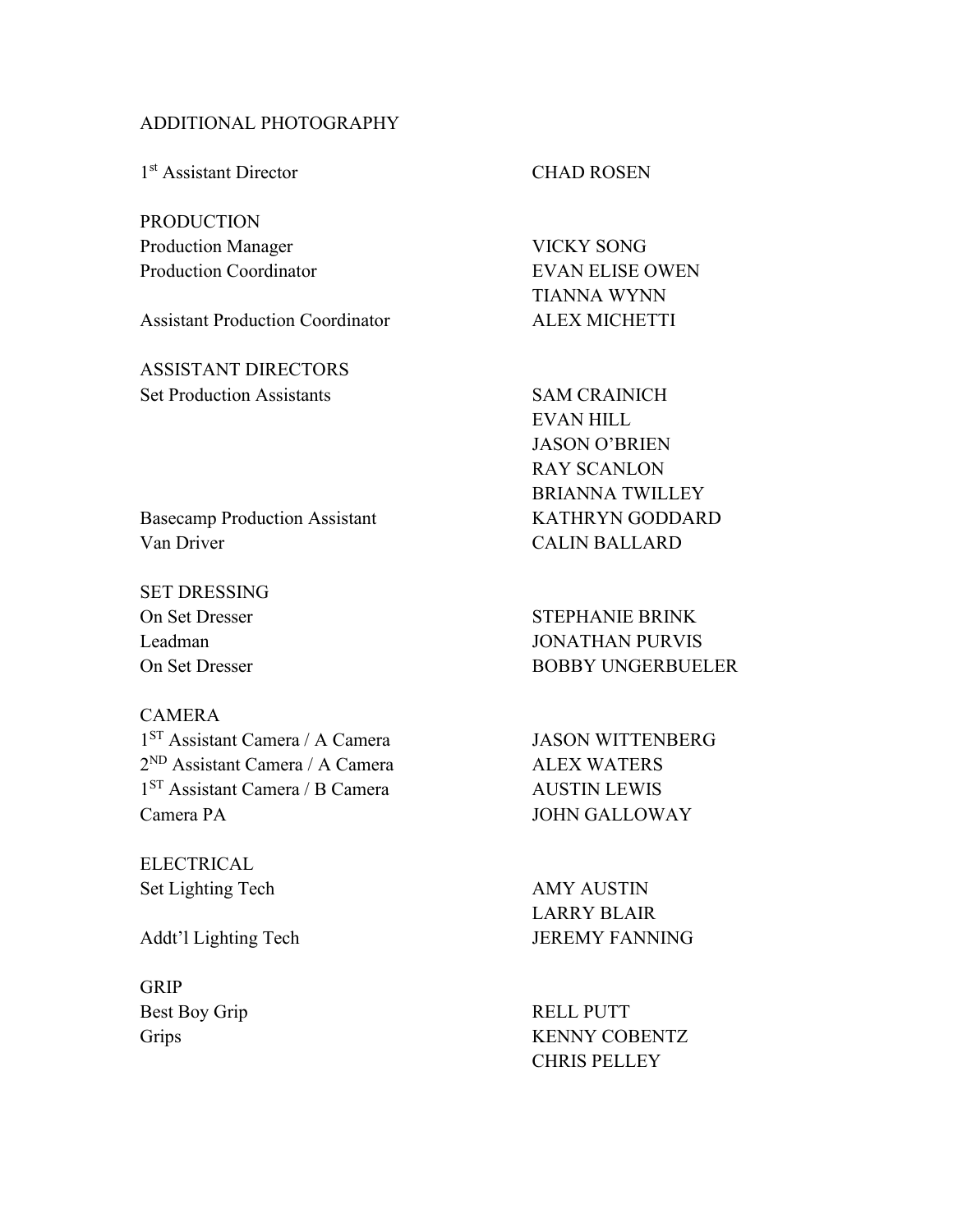**SOUND** Sound Mixer NICK WRIGHT

Boom Operator DYLAN GOODWIN

## **CONTINUITY**

Script Supervisor MARTHA CARY

TRANSPORTATION Transportation Coordinator **ADAM BRAZY** Picture Car Coordinator CHRIS BELLO Transportation Captain **DANNY THOMAS** 

HAROLD BONNER NIKITA HART CHARLETTE LACOUR DERRICK FAIRLEY

# CATERING

Catering HAPPY CATERING CO. YELLOW BICYCLE

#### SECOND UNIT ADDITIONAL PHOTOGRAPHY

ASSISTANT DIRECTORS 1st Assistant Director JEFFREY FULLER Set PA JEREMY HILL

JACOB HOLMES

CAMERA Camera Operator BRANDON COX A 1st Assistant Camera RYAN FUQUA A 2nd Assistant Camera TRACY FACELLI Drone Pilot LOUIE NORTHERN Drone Tech MICHAEL PHILLIP Drone Visual Observer MATTHEW WOLFF DIT JEFFREY TIDWELL

Drone Camera Op SCOTT MONTGOMERY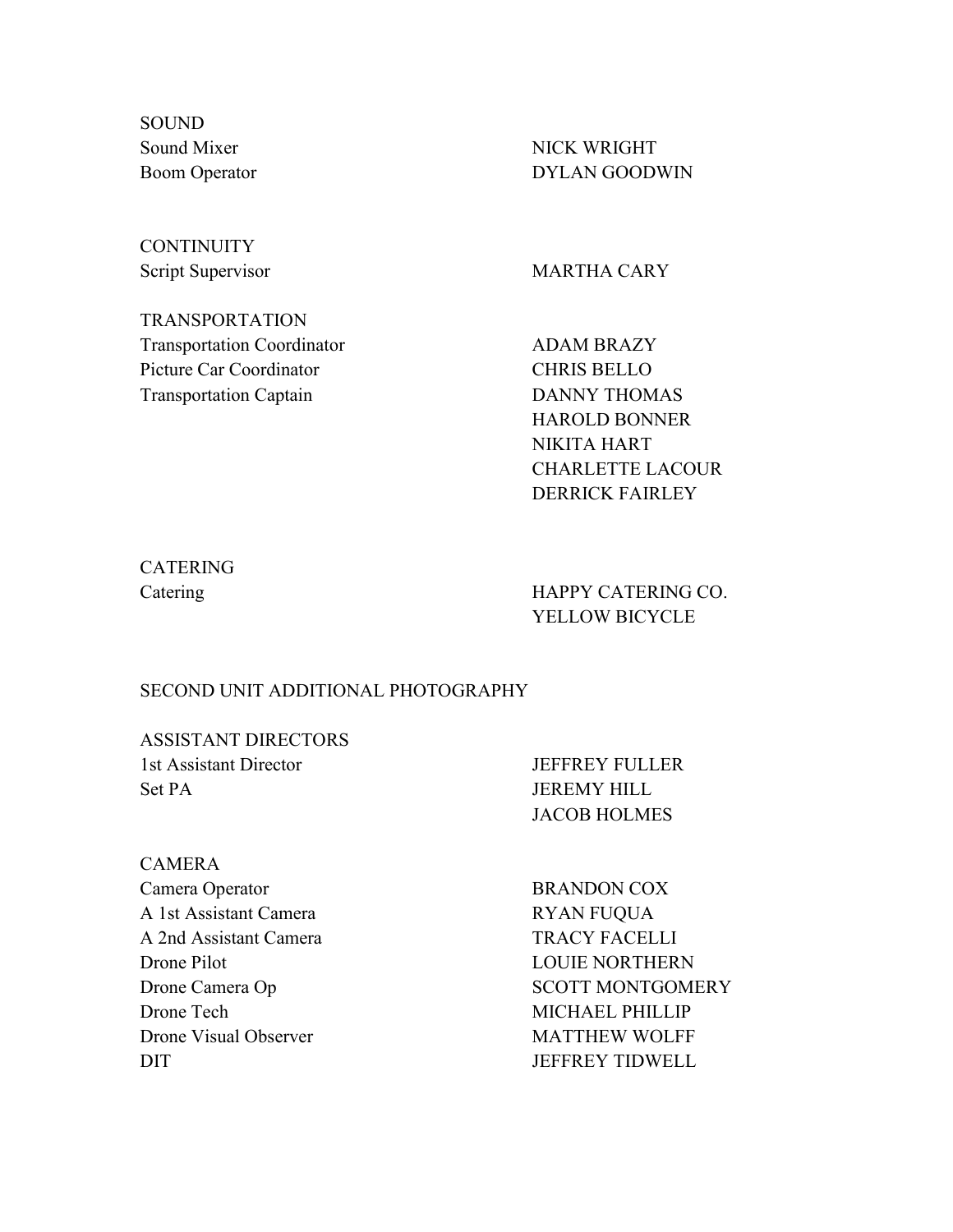**ELECTRIC** Set Lighting Tech JEREMY FANNING

MEDICAL

#### Set Medic TIMOTHY HARRIS

#### SPECIAL THANKS

Alabama Speed Club Andrew Adams Alya Belgaroui-Degalet Shane Boteler Jeff Buhler Francisco Cameselle Morales Mike Carter Cheetos Joshua Cole Daria Conti & Alvaro Vigano Heidi Conti Mike Deas Alexis De Rendinger Eva Diederix Alexei Dmitriew David Feaster + Adam Looney Greg Gallant Matthew Graham Trent Johnson Lindsay Kerns Vincent Maraval Rina & Paul Mueller Patrick Muhlberger Dikran Ornekian Buddy Palmer, Birmingham Film Commission Maudez Ritter Rossella & Alfred N. Schindler Monika Weibel Richard van der Weyde Courtney & Tommy Williams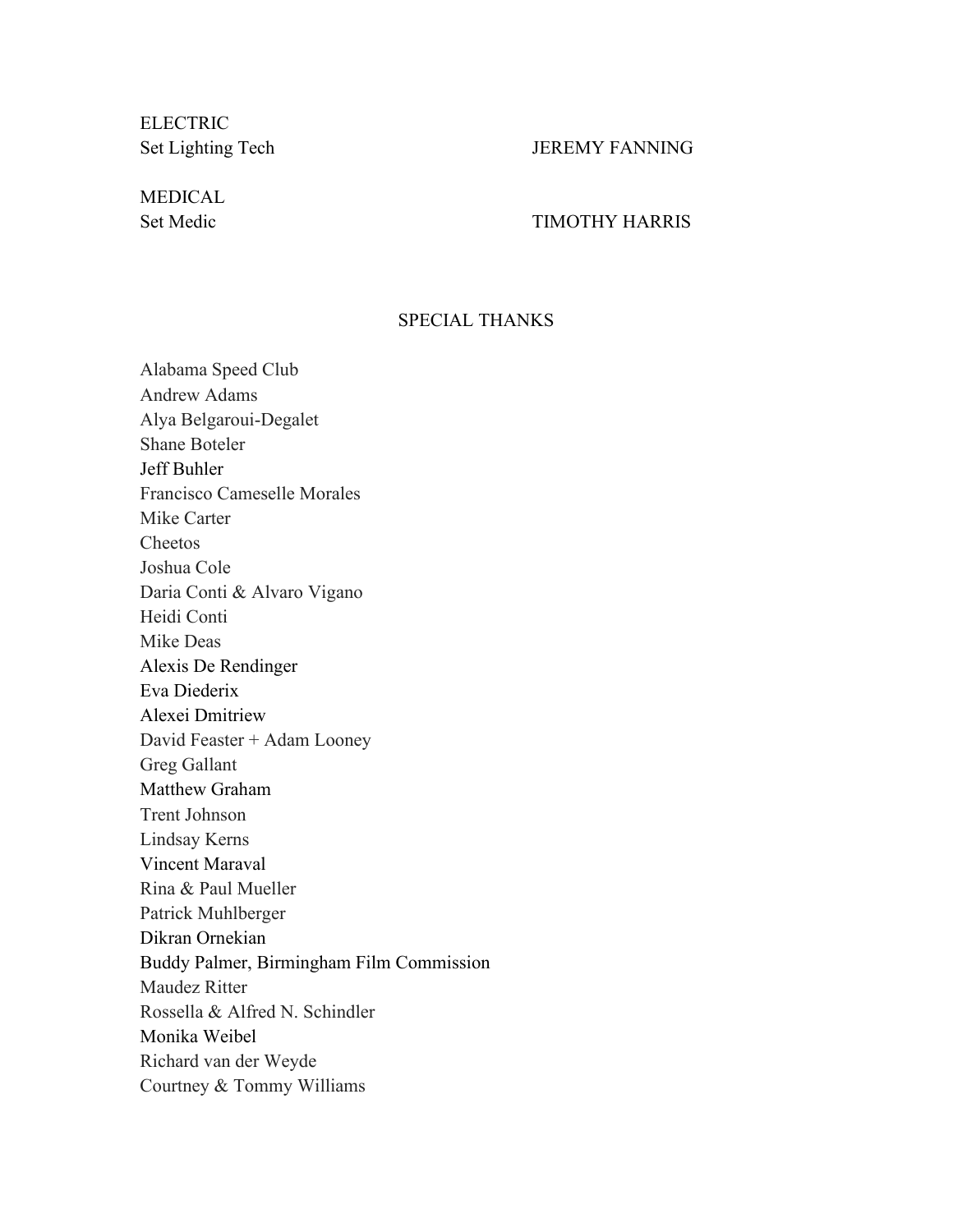Dustin Williams Zsa Zsa

MUSIC Score Produced by **PATRICK KIRST** Scoring Assistant NATHAN DRUBE Guitar Sound Design PAGE HAMILTON Additional Electronic Programming ILYA TRUSKOVSKY Orchestrations PATRICK O'MALLEY

Music Preparation **ROBERT PUFF, RPM Seattle** Orchestra Performed and Recorded by F.A.M.E.'S. Project Mixing Engineer TIM STARNES

URIEL VANCHESTEIN

SONGS

"The Price" Written by Lawrence Nachsin Published by Spiritual Raise Music

"Gimme That Money" Written by Kyle Sherard Moorman, Billie Ray Fingers, Bruce Fingers Courtesy of Extreme Music

> "Run To Me" Written by Michael Perricone Performed by Jahna Perricone Published by Hollow Notes Music BMI

"Mountain Man" Written by Randy Starkey Published by Spiritual Raise Music

"American Dream" Written by Gez Dewar, Charlie Casey, Paul Metcalfe Courtesy of Extreme Music

"Make A Call"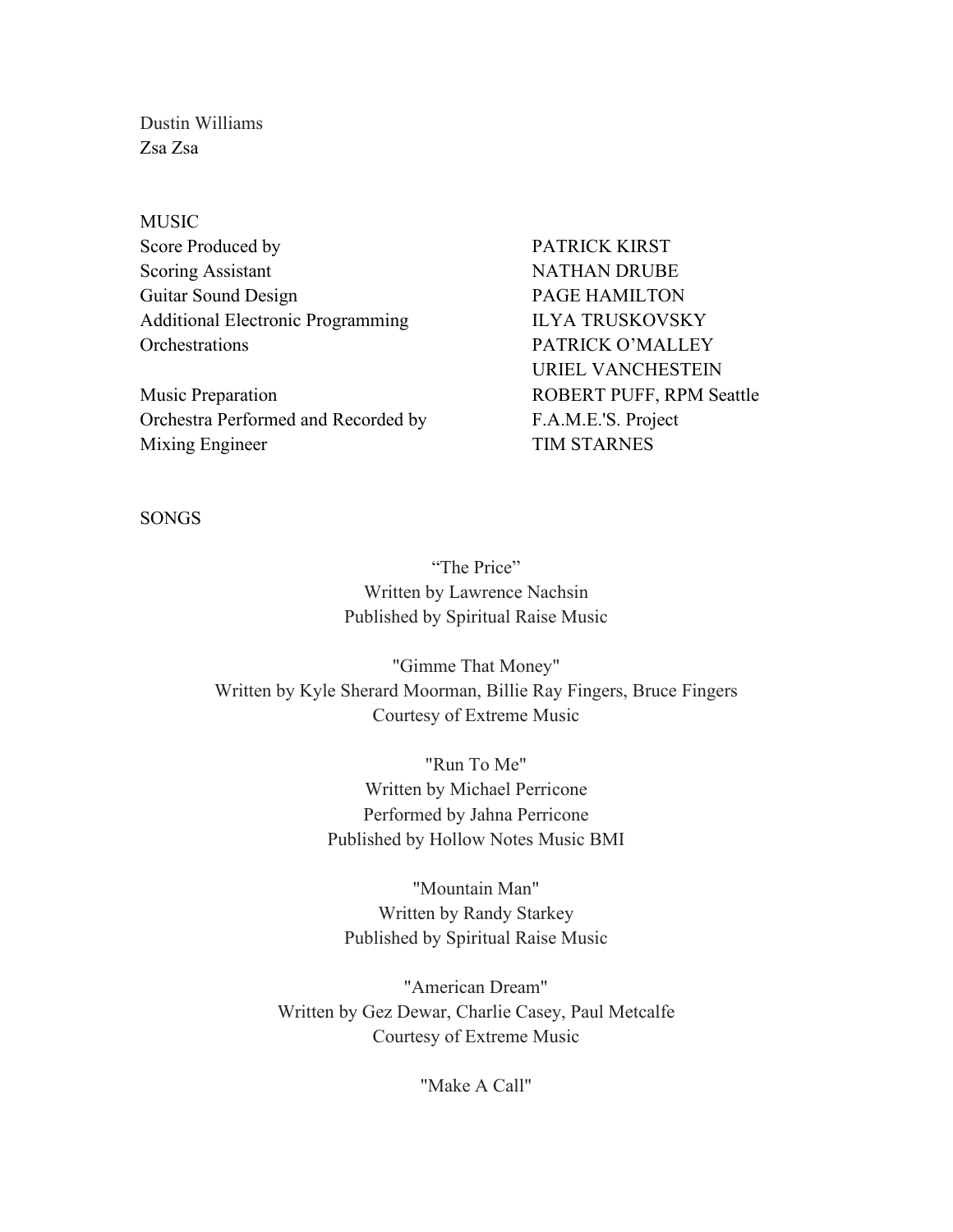Written by Roscoe Williamson, Tom Griffiths, Jessica Kangalee, Adam Zapel Courtesy of Extreme Music

> "Gone Again" Written by Robin Loxley, Smudge Mason Courtesy of Extreme Music

> "Holding Out For You" Written by Jesse MacLeod, Nick Bearden Published by Spiritual Raise Music

"No One Stands Alone" Written by: Raphael Lake, Thomas Collins, Daniel Ryan Murphy Courtesy of Extreme Music

> "Anything" Written by Adam Arcuragi Performed by Josh Hartnett Courtesy of The Moon Recording Company

### **"CAMERA CRANES, DOLLIES, REMOTE & STABILIZED CAMERA SYSTEMS BY CHAPMAN / LEONARD STUDIO EQUIPMENT, INC." & "HYDRASCOPE TELESCOPING CRANE ARM BY CHAPMAN / LEONARD STUDIO EQUIPMENT, INC." & "CAMERA CAR BY CHAPMAN / LEONARD STUDIO EQUIPMENT, INC."**

Viper Productions 2 LLC. is the author of this motion picture for the purpose of copyright and other laws.

This motion picture is protected pursuant to the provisions of the laws of the United States of America and other countries. Any unauthorized duplication, copying, distribution, exhibition, or other use of all or part of this motion picture may result in civil liabilities and/or criminal prosecution in accordance with applicable law.